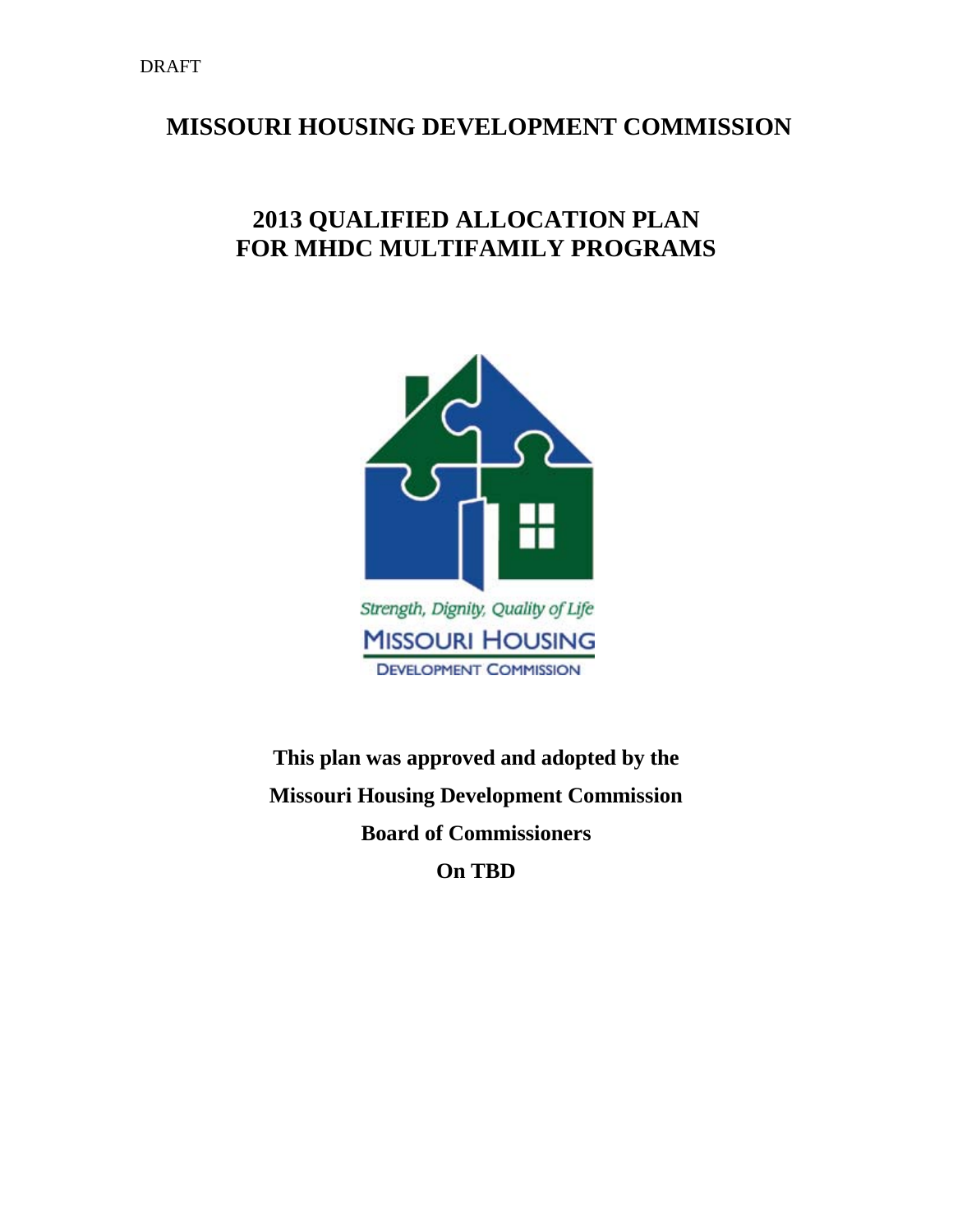# 2013 QAP Table of Contents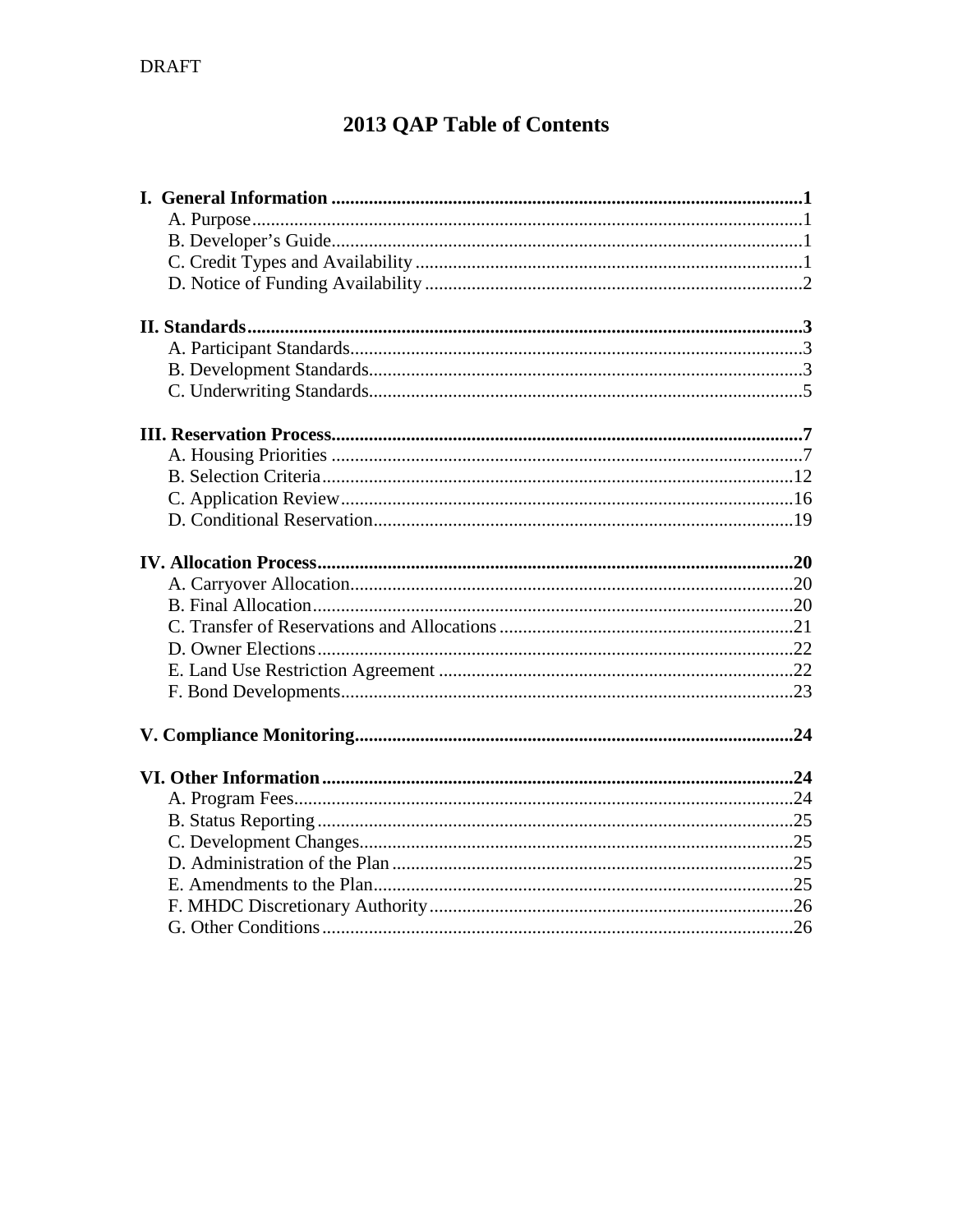## **I. GENERAL INFORMATION**

## **A. Purpose**

The Missouri Housing Development Commission ("MHDC") has been designated by the Governor of the State of Missouri as the "Housing Credit Agency" for the State. This designation gives MHDC the responsibility of administering the Federal Low Income Housing Tax Credit Program ("Federal LIHTC") established by the Tax Reform Act of 1986 and codified as Section 42 of the Internal Revenue Code, as amended (the "Code") and the State Low Income Housing Tax Credit Program ("State LIHTC") under Section 135.350 et seq. of Chapter 135 of the Missouri Revised Statutes (the "State Tax Relief Act"). The responsibilities of a Housing Credit Agency are defined in Section 42(m) of the Code.

One of the statutory duties of the Housing Credit Agency is to prepare a Qualified Allocation Plan (the "Plan"). The purpose of this Plan is to set forth the process that MHDC will use to administer the Federal and State LIHTC in Missouri and other MHDC Multifamily funding.

MHDC's goal is to use the Federal LIHTC and State LIHTC as a financial incentive for the creation and maintenance of quality market appropriate affordable housing that strengthens the communities and lives of Missourians.

## **B. Developer's Guide**

MHDC has created the Developer's Guide to MHDC Multifamily Programs ("Developer's Guide"). The Developer's Guide is a detailed resource regarding the principles and procedures governing all MHDC rental production programs, including but not limited to the State and Federal LIHTC. The Developer's Guide is a supplement to this Plan. Throughout the course of this Plan the Developer's Guide is referenced as a source to gain more information regarding specific topics.

## **C. Credit Types and Availability**

- 1. Credit Types
	- a. **9% Credit.** The total amount of federal tax credits available in any one year is known as the "State Housing Credit Ceiling" and is defined below. Developments which apply for an allocation under the State Housing Credit Ceiling receive what is commonly known as the "9% Credit." The 9% Credit definition for purposes of this Plan includes any 70% present value credit and any 30% present value credit for qualified existing buildings which also will use the 70% present value credit.
	- b. **4% Credit.** Developments financed with tax-exempt private activity bond volume cap ("Bond Developments") are eligible for an allocation of federal and state tax credits without reducing the State Housing Credit Ceiling. For the purposes of this Plan Bond Developments are said to receive the "4% Credit." This definition includes the 30% present value credit for federally subsidized buildings that feature eligible basis financed by any obligation the interest on which is exempt from federal tax and any 30% present value credit for the qualified existing buildings of Bond Developments.
- 2. Credit Availability
	- a. **9% Credit.**

The amount of annual tax credits allocated by the federal government to each state is determined on a per capita basis. The anticipated amount of tax credits for Missouri will be announced in the Notice of Funding Availability to precede the application round.

The State Housing Credit Ceiling is the sum of the following components:

i. **Per Capita Credits.** The amount of credits that are allocated pursuant to the Code.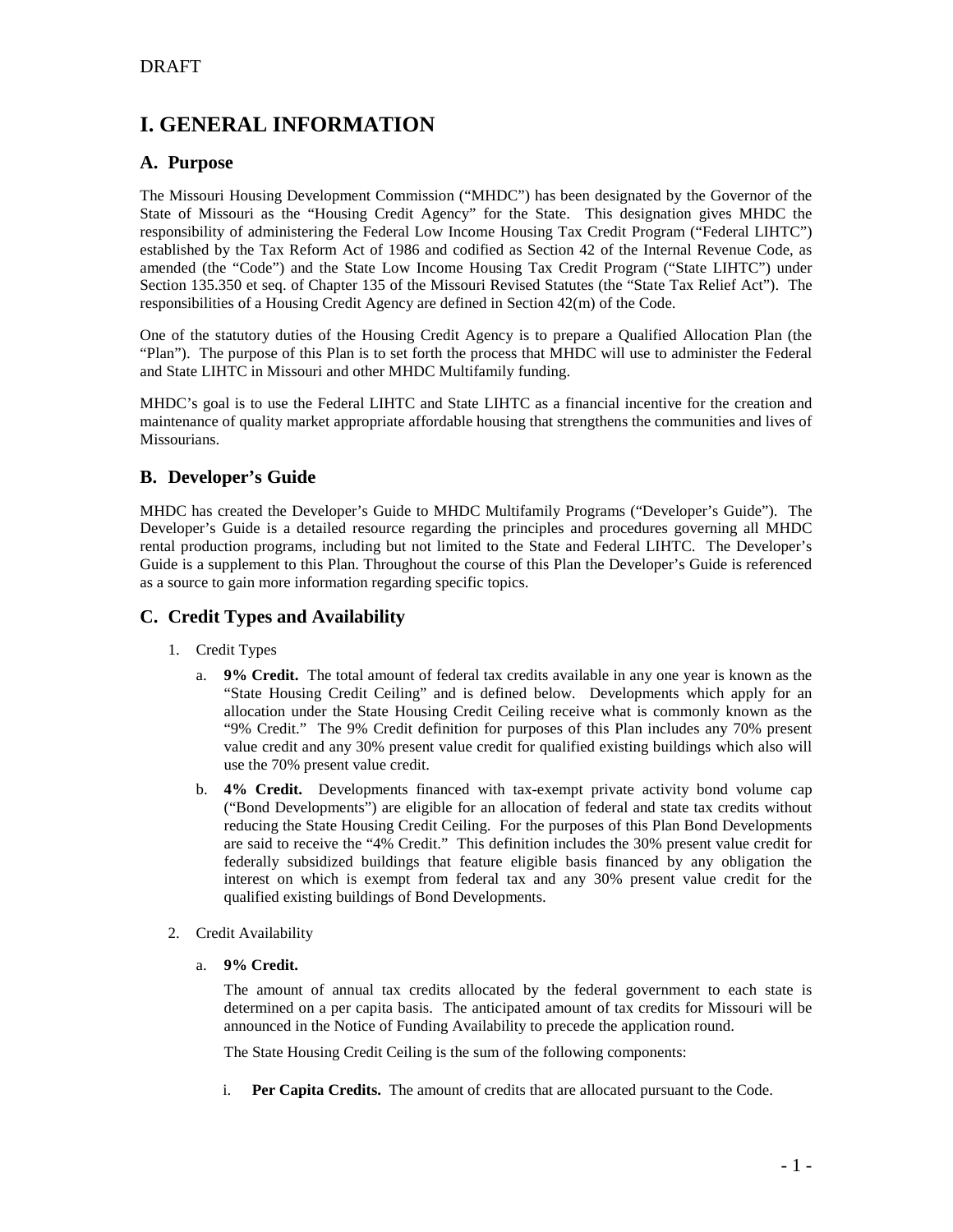- ii. **Carry Forward Credits.** Should MHDC be unable to allocate all allotted credits in any one year, the unused credits will be carried forward for allocation in the succeeding year.
- iii. **Returned Credits.** Credits that are returned from developments that received an allocation in previous years may be made available for allocation in the year the credits are returned or the succeeding year if returned after September 30th.
- iv. **National Pool Credits.** If MHDC is able to allocate the entire amount of federal credits available in any one year, the State is then eligible to receive additional credits from the pool of credits returned by other states (National Pool), if available.
- b. **4% Credit.**

Bond Developments are subject to review by MHDC and shall be ranked pursuant to the priorities and selection criteria of this Plan. The commission will provide a recommendation to the Department of Economic Development for the allocation of private activity bonds. Such developments are required by Section  $42(m)(1)(D)$  of the Code to satisfy the requirements for an allocation of federal credits under this Plan and are also subject to MHDC's compliance monitoring requirements.

The State Tax Relief Act provides that any development that is eligible for a federal tax credit allocation is eligible for a state tax credit allocation. Therefore, the contents of this Plan, except where otherwise noted, also apply to the allocation of state tax credits. The amount of state credits in proportion to the federal credits may be reduced by the state legislature, making any allocation subject to change in the authorizing statute. MHDC in its sole discretion may choose to allocate no state tax credits or state credits in an amount up to the imposed statutory limit as it deems necessary for the financial feasibility of the development.

## **D. Notice of Funding Availability**

A Notice of Funding Availability (the "NOFA") will be published immediately following the MHDC commissioners' formal approval of the 2013 Plan and the proposed 2013 NOFA. The NOFA will describe the types and amounts of funding available, as well as the due date for applications.

To be considered for a 9% Credit or 4% Credit allocation an application must be submitted in accordance with this Plan, the NOFA and the Developer's Guide. MHDC shall have the right to consider any application for 4% Credits for a potential allocation of 9% Credits if the proposal meets the requirements and competes successfully with other 9% Credit applications. Similarly, MHDC may consider any application for 9% Credits for a potential allocation of 4% Credits.

MHDC shall set forth the protocol and timing for the submission of applications in the Developer's Guide as it may be amended from time-to-time. MHDC accepts applications for its main NOFA cycle once per allocation year followed by a second NOFA round for 4% Credit applications prior to the end of the fiscal year at the discretion of MHDC. MHDC reserves the right to establish subsequent NOFAs and application rounds as is determined to be necessary.

Applicants submitting an application must submit an electronic version of the application (a link will be provided on the MHDC website) as well as two tabbed three-ring binders with hard copies of the required documentation and one CD-R with copies of all exhibits. Exhibit names must match the MHDC application CD checklist. All applications must be physically received in the Kansas City office of MHDC (3435 Broadway, Kansas City, Missouri 64111) according to the deadline established in the NOFA. Any applications received after the deadline will be returned to the applicant without consideration. This includes late arrivals for any reason including but not limited to courier or delivery error. Early submission is encouraged.

Approval for 9% Credit and 4% Credit reservations will be made at a regularly scheduled commission meeting as described in the NOFA. This date may be changed and will be posted on the MHDC website. A Conditional Reservation Agreement that describes the amount(s) of funding approved and the MHDC requirements that accompany it will be issued shortly after the formal commission approval.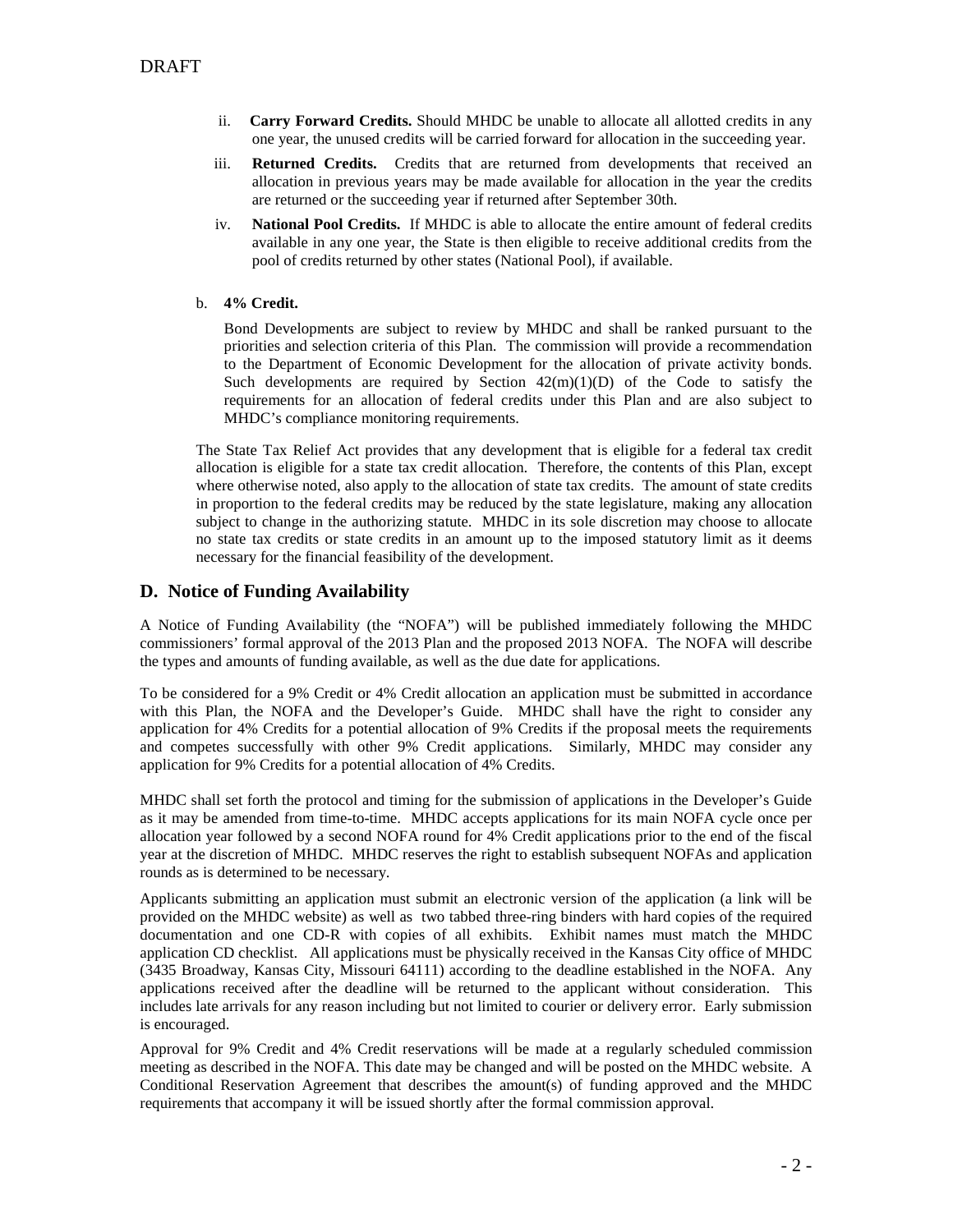## **II. STANDARDS**

## **A. Participant Standards**

All participants must be in good standing with MHDC. In addition to satisfactory previous performance, participants must be aware that:

- 1. All identities of interest between members of the development team must be documented to MHDC's satisfaction. This includes, but is not limited to, property/land seller and purchaser, identities of interest between any two or more development team members such as developer, general partner(s), syndicator(s), investor(s), lender(s), architect(s), general contractor, sub contractor(s), attorney(s), management agent, etc.
- 2. Any individual or entity which is awarded Missouri state and/or federal Low Income Housing Tax Credits ("LIHTC") and does not buy and sell LIHTC from unrelated awardees cannot resell their ownership interest for an amount greater than their contribution to the development, unless the full gain from the sale directly benefits the development as reflected in the sources and uses. Any individual or entity which violates this provision may, in the sole discretion of MHDC, be barred from further participation in any rental production programs and from responding to future NOFAs.
- 3. Best efforts must be employed to use local vendors, suppliers, contractors and laborers when available and feasible.
- 4. MHDC has established a MBE/WBE Initiative which encourages involvement of businesses that are certified as a Minority Business Enterprise (MBE) or a Woman Business Enterprise (WBE) under a business certification program by a municipality, the State of Missouri, or other certifying agency as deemed appropriate by MHDC in consultation with the State of Missouri Office of Equal Opportunity.
- 5. All participants must agree to abide by the MHDC Workforce Eligibility Policy, as it may be amended from time-to-time.
- 6. The commission requires that occupancy of housing financed or assisted by MHDC shall be open to all persons regardless of race, color, religion, sex, familial status, disability, or national origin. Also, contractors and subcontractors engaged in the construction or rehabilitation of such housing shall provide equal opportunity for employment without discrimination as to race, color, religion, sex, familial status, disability, or national origin.
- 7. The applicant must provide evidence that the local legislative body (for example: city council members) has been informed the applicant has requested a letter of support from the chief executive officer of the local jurisdiction (for example: mayor).

## **B. Development Standards**

All MHDC-financed developments, defined as a development receiving one or more of the following: federal low income housing tax credits, state low income housing tax credits, a MHDC loan or a MHDC grant, are required to:

- 1. Comply with the MHDC Design/Construction Compliance Guidelines (MHDC Form 1200), as it may be amended from time to time.
- 2. Comply with all applicable local, state and federal ordinances and laws including but not limited to:
	- a. Local zoning ordinance.
	- b. The construction code utilized by the local government unit where the development is located. In the absence of locally adopted codes, the International Building Code (2006), the International Plumbing Code (2006), the International Mechanical Code (2006), the National Electrical Code (2005) and/or the International Residential Code (2006) must be used.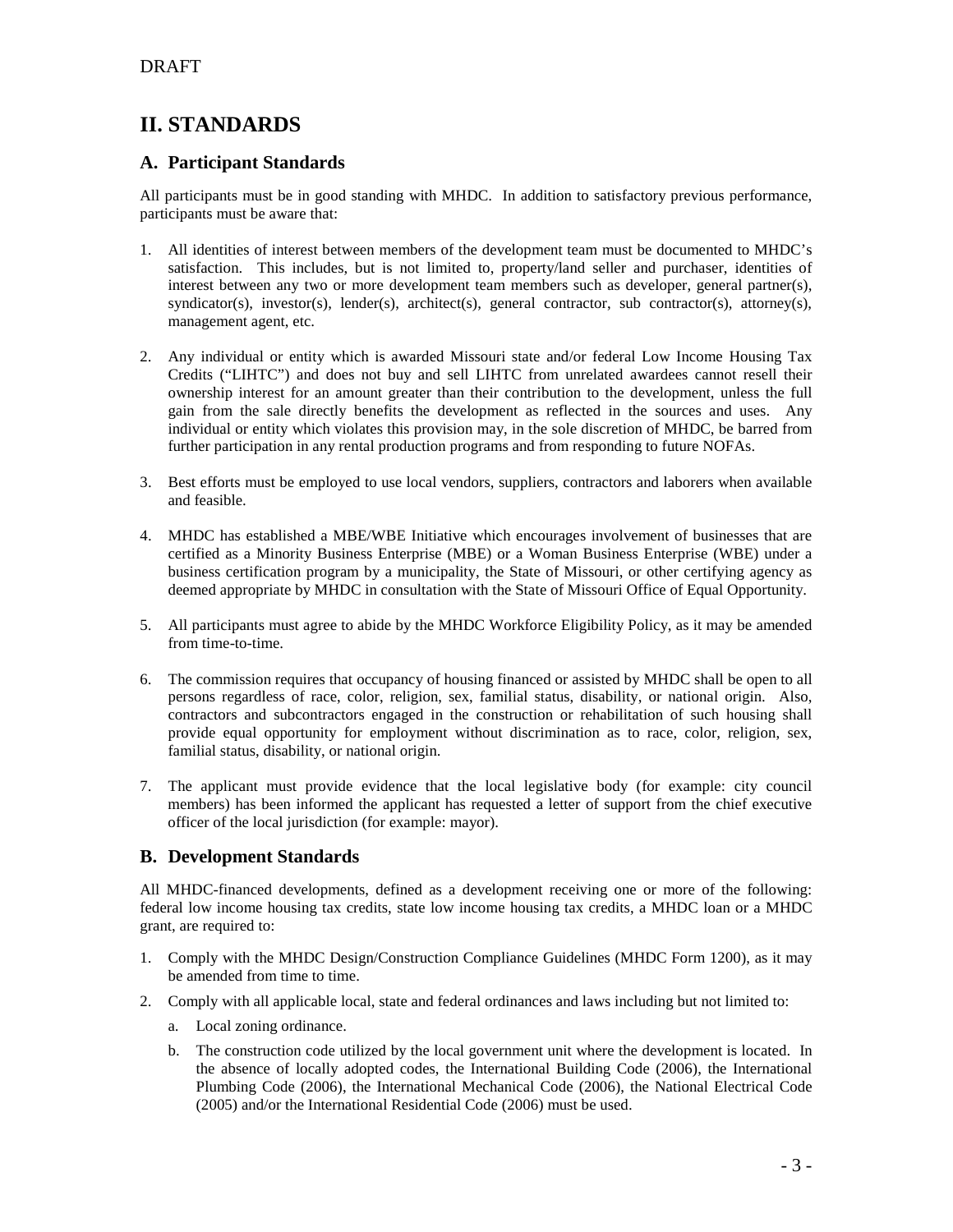- c. The Fair Housing Act of 1968, as amended. In addition, proposals receiving federal, state, county or municipal funding may be required to comply with the Architectural Barriers Act of 1968, Section 504 of the Rehabilitation Act of 1973 and the Americans with Disabilities Act, all as amended.
- d. If applicable, the Federal Uniform Relocation Assistance and Real Property Acquisition Policies Act of 1970 ("URA") and/or Missouri Revised Statute 523.205.
- e. If applicable, The Lead Paint Poisoning Prevention Act, HUD Guidelines for the Evaluation and Control of Lead Based Paint in Housing, and the MHDC Lead Based Paint Policy.
- 3. All developments with 12 or more units are required to have a minimum of 5% of the units designed in compliance with one of the nationally recognized standards for accessibility to wheelchair users and an additional 2% of the units usable by those with hearing or visual impairments.
- 4. Developments targeting 100% of the units to special needs households must be designed and constructed in accordance with universal design principles. Developments with a special needs setaside less than 100% must increase the number of units accessible to the mobility impaired from the 5% minimum to a percentage that matches the special needs set-aside.
- 5. Provide facilities, amenities and equipment that are appropriate for the population being served by the development.
- 6. Be designed to meet the established construction budget and utilize construction materials that extend the longevity of the building, including materials, products and equipment that are more durable than standard construction materials. Products must clearly reflect upgrades from standard construction grades and be economical to maintain.
- 7. For all new construction developments, utilize sustainable building techniques and materials to produce quality, affordable and healthy housing. To meet this requirement, the applicant must:
	- a. Commit to meeting the standards of one of the following green building rating systems: Enterprise Green Communities, any of the current LEED rating systems or the NAHB National Green Building Standard.
	- b. Demonstrate at the time of application, firm submission and construction completion that the development will meet or has met the design and construction requirements for any certification level offered by the three accepted rating systems. The development does not have to undergo the formal certification process, but green building criteria utilized must be clearly documented for MHDC review and confirmation.
	- c. Have at least one development team member who is an accredited green building professional with proven experience in sustainable design and/or construction. The team member must be a LEED AP®, LEED Green Associate™ or a Certified Green Professional™. If the development is not being formally certified, the development team member must document the pledged green building standards with pictures and brief narrative during the construction process.
	- d. Demonstrate how sustainability will be achieved from the pre-development period through development operations.
- 8. Pay at least federal prevailing wage to all laborers and mechanics employed in the construction of the development as determined and posted by the United States Department of Labor for the locality of the site and current within ten days of construction closing. Developments consisting of buildings with four or fewer floors must use the Davis-Bacon residential construction category, and developments consisting of buildings with five or more floors must use the Davis-Bacon building construction category.
- 9. Contracts should be reasonable and competitively priced for both hard and soft costs.
- 10. Contractor fees are limited for general requirements, overhead and builder's profit and cannot exceed 14% of the total construction costs less the sum of general requirements, overhead and builder's profit. Bonding costs and permit costs shall not be included in the calculation of contractor fee limits for general requirements, overhead and builder's profit. The limitation on contractor fees should be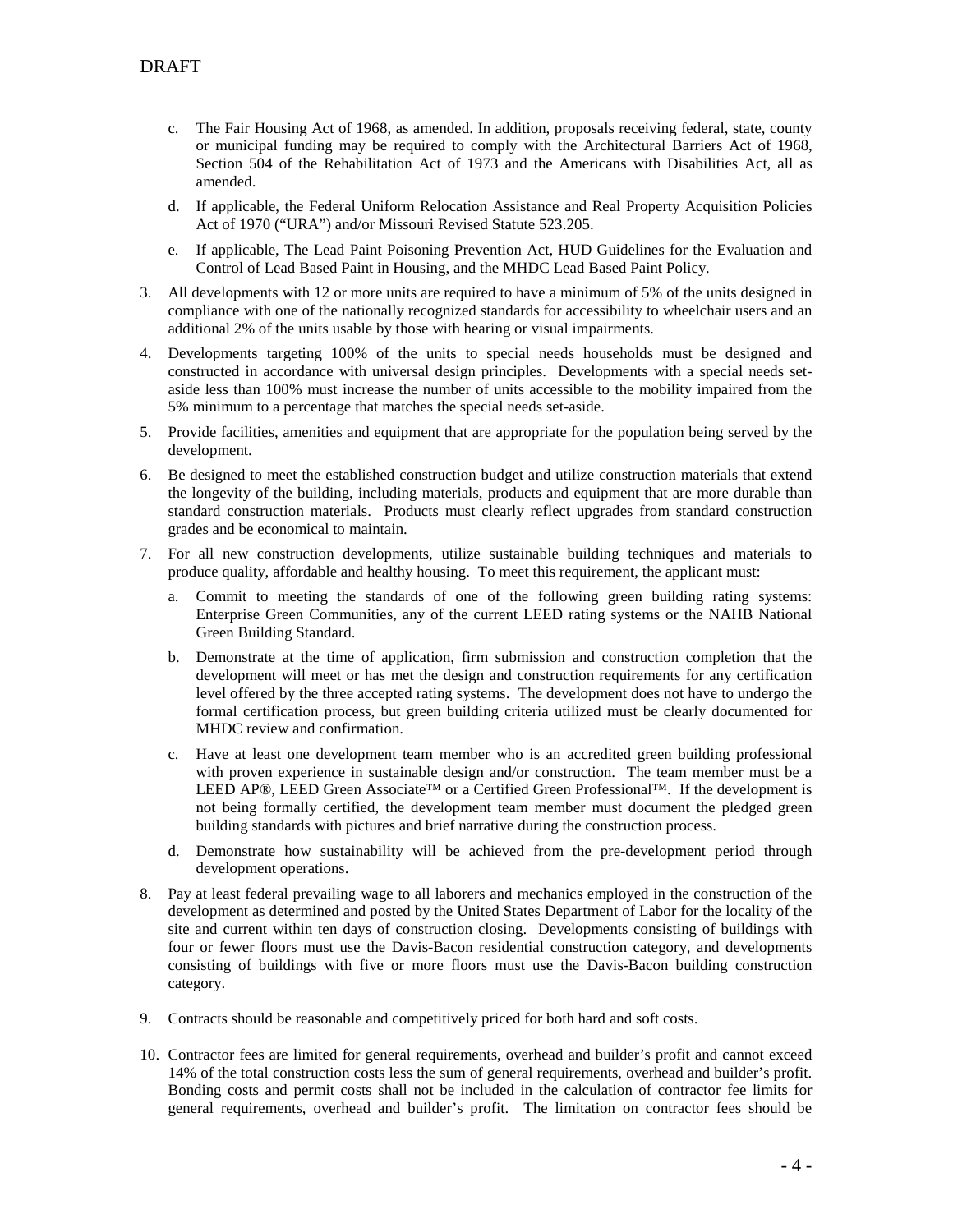incorporated into the construction contract. A cost certification is required from the contractor and the limit imposed by the QAP cannot be exceeded.

Builder's Profit 6% of construction costs; Builder's Overhead 2% of Construction costs; and General Requirements 6% of construction costs.

- 11. Commit to contract with Section 3 businesses as may be dictated by regulations tied to federal funding sources.
- 12. MBE/WBE participation goals are set at a minimum of 10% for MBE and 5% for WBE for both hard and soft costs. This applies to developments with more than 6 units. This participation goal may be satisfied by MBE/WBE businesses providing competitive priced services/materials in the following categories:
	- Hard costs for the actual physical cost of construction, which include but are not limited to general contracting, grading, excavation, concrete, paving, framing, electrical, carpentry, roofing, masonry, plumbing, painting, asbestos removal, trucking and landscaping.
	- Soft costs, which include but are not limited to planning, architectural, relocation, legal, accounting, environmental, engineering, surveying, consulting fees, title company, disbursing company, market study, appraisal and soils report.

The calculation of participation levels shall include all line items for which services or materials are provided to the development; provided, however, that developer fees may be, but are not required to be, included in the calculation of participation levels. Development costs that do not include actual services or materials, such as public sector financing, construction interest, and bond issuance cost, shall not be included in the calculation.

A utilization plan detailing how the applicant intends to meet the goal must be included in the application. MBE/WBE entities providing soft costs services must be identified at the time of application. Evidence of MBE/WBE proposals and certifications for hard costs will be required as part of the firm submission requirements. In the event there is also an award of HOME funds, there may be additional requirements (Section 3) that must be met to be in compliance with federal regulations.

## **C. Underwriting Standards**

MHDC has adopted the following underwriting standards for all developments that seek a tax credit allocation under this Plan. Meeting these standards does not constitute a representation regarding the feasibility or viability of the development and does not guarantee or imply that an allocation will be made.

The Developer's Guide provides a more detailed description of the underwriting standards and expectations of MHDC. Applicants should refer to and rely upon the Developer's Guide while completing an application under the NOFA. MHDC will not award tax credits based solely on the lowest development costs. The mission of MHDC is to provide high quality affordable housing with long-term viability that contributes to the community. MHDC staff reserves the right to adjust assumptions according to market conditions at the time of application.

- 1. **Rents.** The proposed rents must be reasonable for the population being served and appropriate for the market in which the development is located. Rents must meet the requirements of the various financing sources proposed in the application and at a minimum must meet the requirements of the Code in order to be eligible for a tax credit allocation under this Plan. Normally, tax credit rents should be at least 15% less than market rents. In rare instances, area market rate rents may be depressed due to deteriorating conditions, therefore area market rate rents could be less than tax credit rents. If a development includes both tax credit and market rate units the market rate unit rents must be at least 15% higher than tax credit rents. This does not apply to special needs housing properties.
- 2. **Development Cost Minimums.** For rehabilitation developments seeking 9% Credit, the total construction costs (from the FIN-100) must equal or exceed 40% of the total replacement costs (from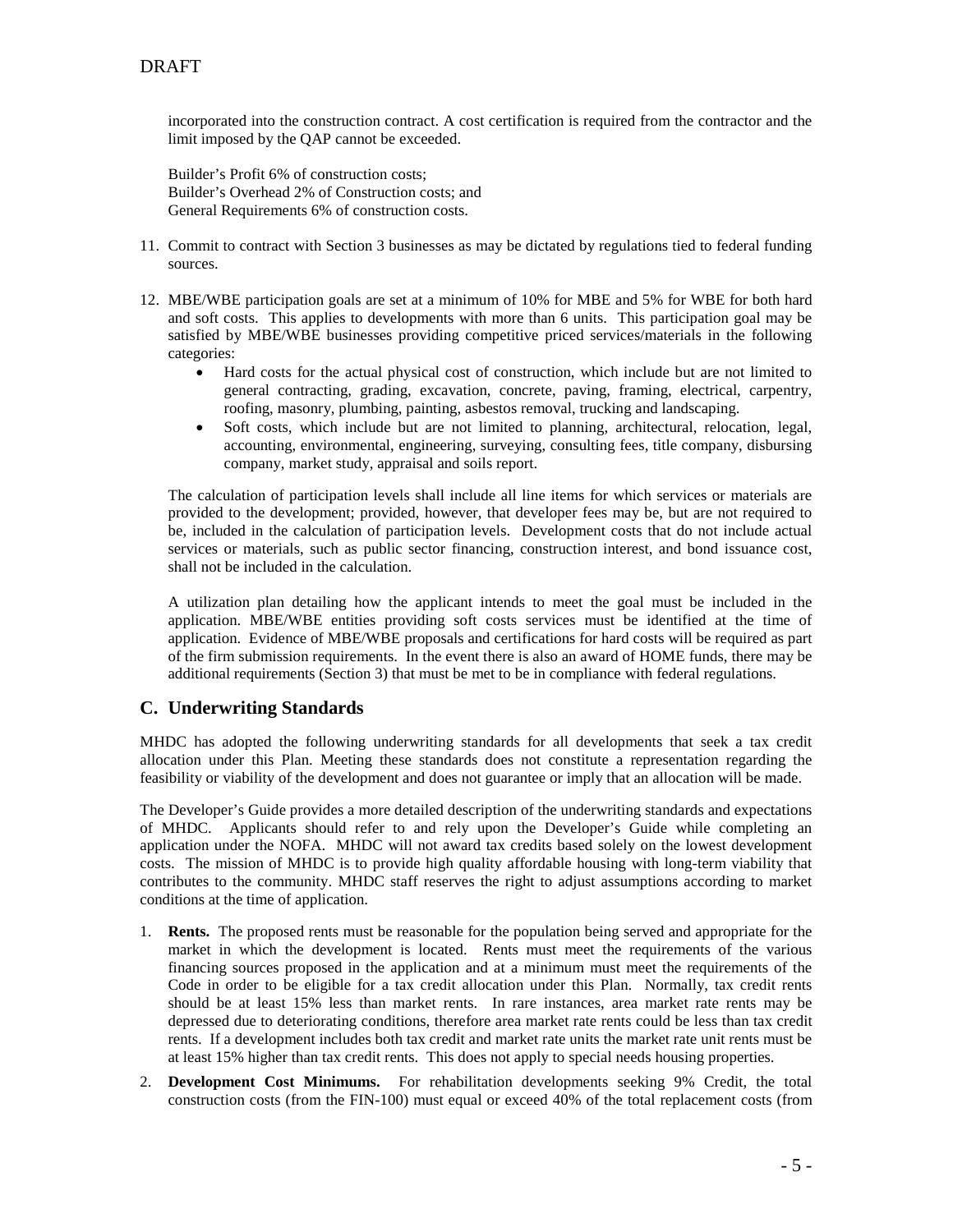the FIN-100). Bond Developments located in rural (non-MSA) areas must have total construction costs of at least 15% of the Total Replacement Costs. Bond Developments located in urban (MSA) areas must have total construction costs of at least 20% of the total replacement costs.

- 3. **Development Cost Maximums.** The maximum total replacement cost for a development cannot exceed the total replacement cost calculated using the most recent HUD  $221(d)(3)$  limits. A variance of 125% is allowed for the eight Missouri Metropolitan Statistical Areas (MSA): Jefferson City MO, Columbia MO, St. Louis MO-IL, Springfield MO, Fayetteville-Springdale-Rogers AR-MO (McDonald County), Kansas City MO-KS, St. Joseph MO-KS, Joplin MO and for all historic rehabilitation developments. Historic rehabilitation developments are also allowed to add the residential portion of the federal historic rehabilitation credit to the 125% 221(d)(3) limits calculated. The total replacement cost for historic developments cannot exceed this sum. MHDC reserves the right to, on rare occasion, allow exceptions to the cost limit on a case-by-case basis, if unique development characteristics that meet or exceed the standards and goals of this Plan are to be incorporated into the proposal.
- 4. **Difficult Development Areas.** Proposals located in areas designated by HUD to be difficult to develop may be allowed to increase its qualified basis by an amount up to 30% in order to achieve financial feasibility. Pursuant to  $42(d)(5)(B)(v)$  of the Code, MHDC may establish criteria to designate additional properties approved for 9% Credits to be treated as located in a difficult development area and therefore eligible to receive a similar increase. For purposes of this Plan, properties that meet the criteria must:
	- a. Be determined to meet the qualifications of the preservation priority; or
	- b. Be determined to meet the qualifications of the special needs housing priority and demonstrate that the property will incur direct costs in addition to costs covered by third parties in the provision of services to enhance the residential stability and independence of special needs residents; or
	- c. Be determined to meet the qualifications of the service enriched housing priority; or
	- d. Be a family development located in a county whose median income is below the 2012 statewide median income as established and published by HUD and propose to set aside at least 20% of the total units to be occupied by households between 60% and 80% of the area median income, calculated using the appropriate income limits; and in most circumstances workforce rents should be at least 15% higher than tax credit rents or
	- e. Be a part of a larger mixed-use economic development area. For a development to qualify as part of a mixed-use economic development area, it must:

Be part of a mixed-use economic development area that includes different housing types for different household income levels, new retail/office/light industrial space that creates new permanent jobs, and new public space or activity centers designed for users of the area; or

Be part of a Transit Oriented Development ("TOD") plan as defined in the Developer's Guide. The TOD plan must be centered around and integrated with a transit stop. The plan must be mixed-use, mixed-income, pedestrian friendly and of appropriate density for a TOD.

MHDC will decide, in its sole discretion, what evidence and what types of development will qualify for increase in qualified basis for mixed-use economic development areas. An important factor is that the MHDC development is not the only development taking place and that it will enhance the overall plan, rather than be the overall plan. It is expected that the plan, of which the MHDC development is a part of, contemplates the development of multiple buildings over an area of reasonable size. This will not apply to a singular structure, regardless of location.

Further details concerning difficult development area requirements may be found in the Developer's Guide.

- 5. **Developer and Contractor Fee Limits**. Developer and contractor fees are limited as follows:
	- a. Developer Fee. For the purposes of the Developer Fee Limit, "Developer Fee" is defined as the sum of the developer fee, including overhead and profit, and any consulting fee paid for tasks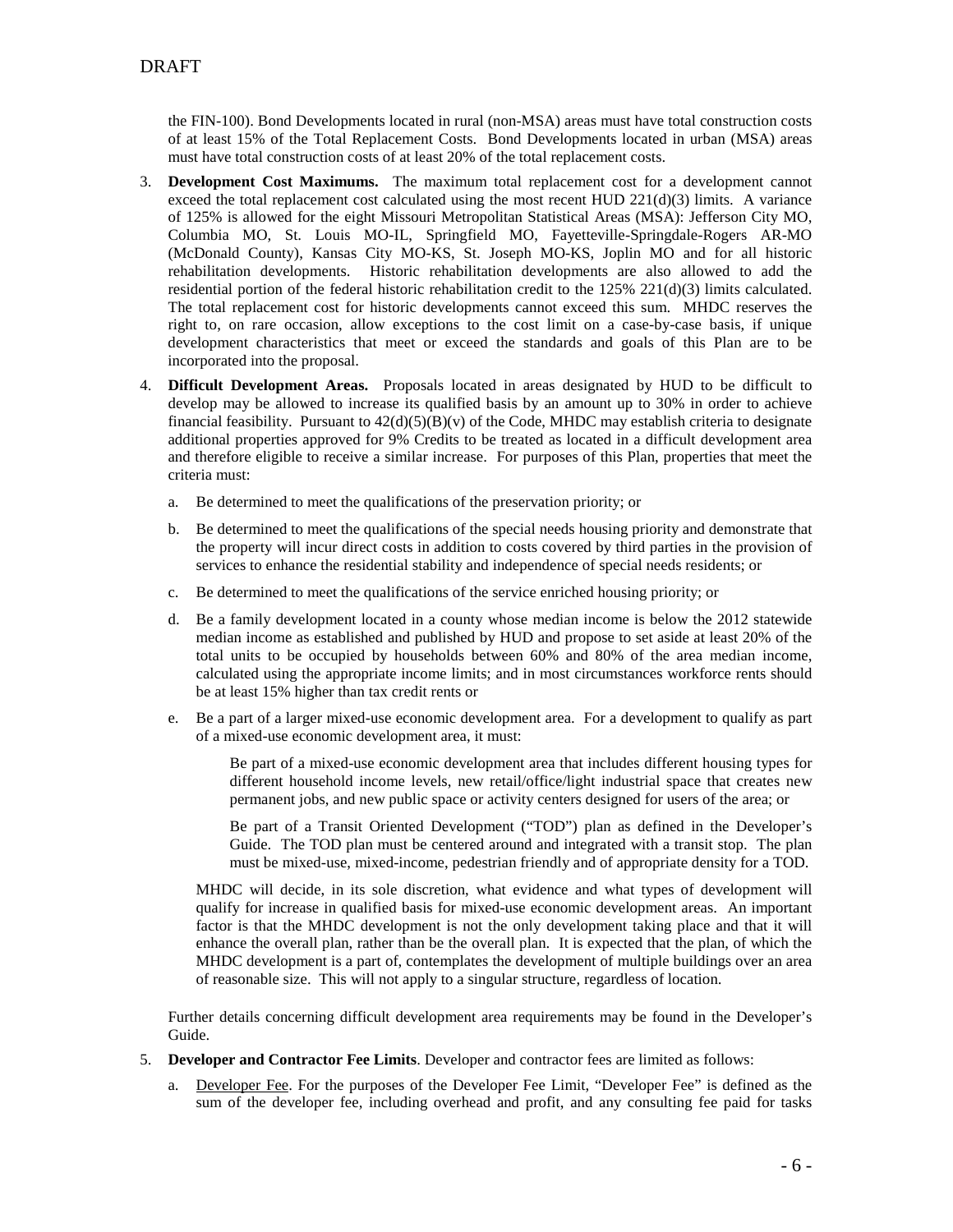normally performed by the developer. Development costs paid for by a previous owner are not considered when calculating developer fee, even if the cost of the previous work is included in the sales/purchase contract.

- i. **New Construction Developments:** are limited to the lesser of: (a) 15% of total replacement costs for the first \$4,000,000 of total replacement costs and 10% for any additional amount of total replacement costs, or (b) the per-unit calculation from the chart below.
- ii. **Acquisition-Rehabilitation and Historic Preservation Developments:** are limited to the lesser of: (a) the sum of 8% of acquisition costs for the first \$2,000,000 of acquisition costs, 6% of any additional acquisition costs, 15% of the first \$4,000,000 of non-acquisition total replacement costs and 10% of any additional non-acquisition total replacement costs, or (b) the per-unit calculation from the chart below.

Per-Unit Developer Fee Maximum for i and ii above:

| For units 1-40      | $$20,000$ per unit |
|---------------------|--------------------|
| For units $41-100$  | $$17,500$ per unit |
| For units $101-150$ | $$15,000$ per unit |
| For units $151+$    | $$12,500$ per unit |

The Developer Fee approved for a development at Conditional Reservation may not be increased for any reason without commission approval.

b. Contractor fees. Contractor Fees are limited for general requirements, overhead and builder's profit and cannot exceed 14% of the total construction costs less the sum of general requirements, overhead and builder's profit. Bonding costs and permit costs shall not be included in the calculation of contractor fee limits for general requirements, overhead and builder's profit. The limitation on contractor fees should be incorporated into the construction contract. A cost certification is required from the contractor and the limit imposed by the QAP cannot be exceeded.

Builder's Profit 6% of construction costs;

Builder's Overhead 2% of Construction costs; and

General Requirements 6% of construction costs.

All general requirement items in the Fin-115 must be included in the calculation of the maximum amount for general requirements regardless of the party who pays for the items.

- 6. **Tax Credit Amount**: The Code and the State Tax Relief Act require that MHDC allocate to a development the tax credit amount that MHDC determines is necessary to ensure the financial feasibility of the development and its viability as a qualified low-income housing development throughout the credit period. The Code defines credit period as 10 taxable years, MHDC will ensure the financial feasibility of the development and its viability as a qualified low-income housing development throughout the compliance period. MHDC retains the right, in its sole discretion, to reserve less than the amount requested on the application, reserve less than would result by using an applicable fraction of 100%, and deny approval of any tax credit amount. MHDC will evaluate each proposed development utilizing the selection criteria found below. MHDC will underwrite using the monthly applicable percentage for 9% developments unless federal legislation is passed prior to commission approval of applications extending the HERA legislation which allows the applicable percentage to be a minimum of 9% for buildings placed in service prior to December 31, 2013. The determination of the tax credit amount necessary will be conducted at the following processing stages:
	- a. The time of application;
	- b. The time the Conditional Reservation Agreement is issued;
	- c. The time an approved Firm Commitment and Carryover Allocation are issued and/or a Letter of Determination (also known as a 42(m) letter) is issued (if applicable); and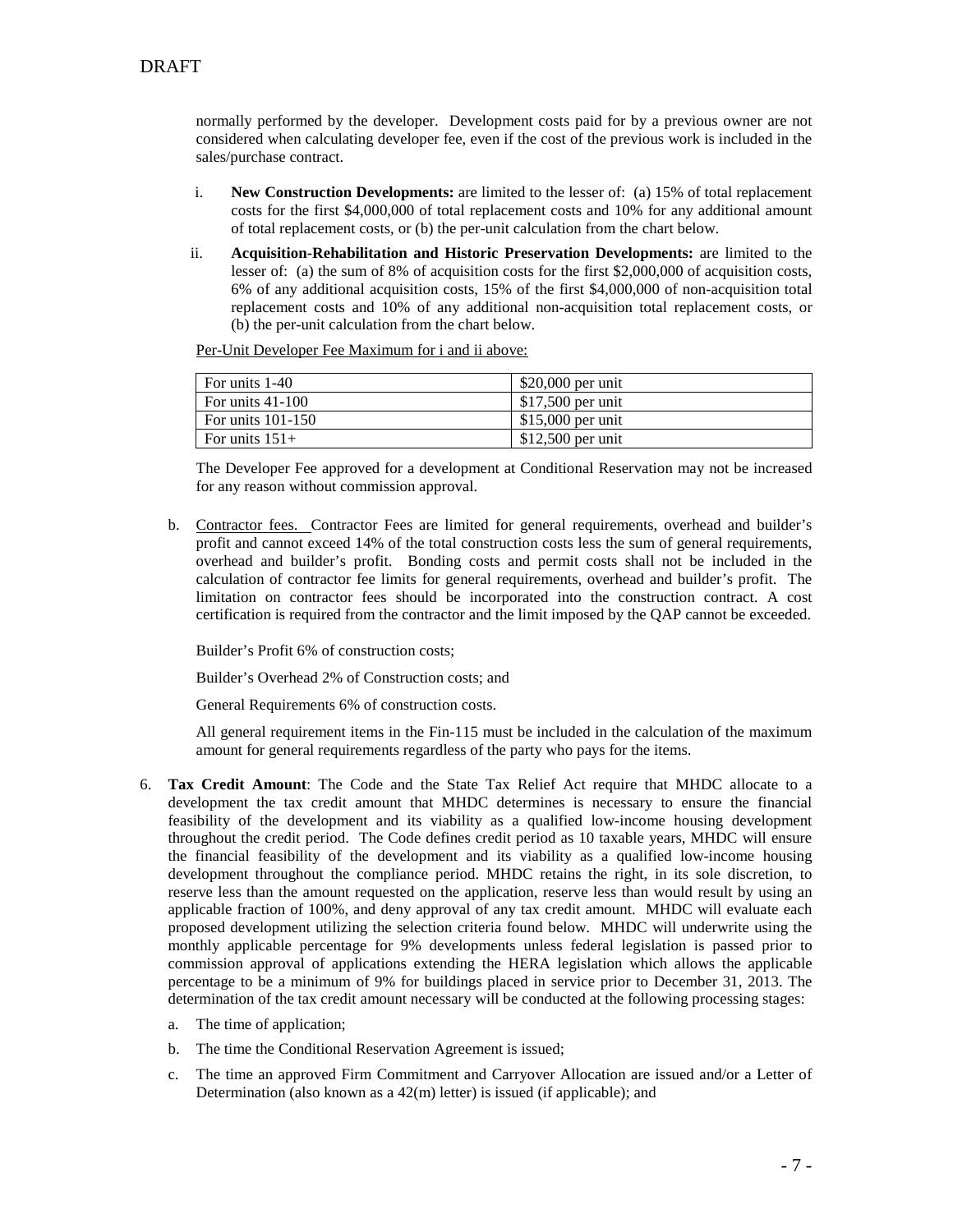- d. The time the development is placed in service (after all project costs are finalized and a third party cost certification has been completed) and requests issuance of IRS Form(s) 8609.
- 7. **Maximum Credit Amount.** The maximum amount of annual federal 9% Credit that may be allocated to any individual development is \$700,000, however, for any development determined in MHDC's sole discretion to be eligible for a basis boost (see section III.C.4 above) the maximum is up to \$910,000 after the basis boost. MHDC, in its sole discretion, may make exceptions on a case-by-case basis when justified by development size and feasibility. The annual state 9% Credit shall be limited to an amount necessary for the feasibility of the development, but in no event can it exceed \$700,000 without commission approval.

Bond Developments receiving 4% Credit allocations will not be limited, beyond what is dictated by the Code, in the amount of federal tax credits allocated. Bond Developments are subject to a \$700,000 cap in annual state credit subject to a fiscal year cap total authorization of \$6,000,000 for Bond Developments. The commission, in its sole discretion, may make exceptions on a case-by-case basis when justified by development size and feasibility. The state credit is not an "as of right" credit, and approval is subject to commission action.

MHDC has the right to lower the maximum amount of annual state credit for purposes of application review and approval as a result of statutory changes or limitations as placed on the credits by the Commission.

- 8. **Additional Credit.** Owners may apply for an increase in tax credit amounts in subsequent years if a development's eligible basis has increased. Additional credits may be awarded if:
	- a. Meets the requirements of the most recent QAP;
	- b. There are additional credits available;
	- c. MHDC is satisfied that the additional amount is necessary for the financial feasibility and viability of the development; and
	- d. The increased amount of credits does not exceed MHDC's Maximum Credit Amount.
- 9. **Subsidy Layering Review.** Section 911 of the Housing and Community Development Act of 1992 and Section 102 of the Department of Housing and Urban Development Reform Act of 1989 have placed limitations on combining the 9% Credit and 4% Credit with certain HUD and other federal programs. The limitations currently apply to a number of programs under the jurisdiction of the HUD Office of Housing, including but not limited to, Section  $221(d)(3)$ ,  $221(d)(4)$ ,  $223(f)$  and  $542(c)$ mortgage insurance, Flexible Subsidy, and project-based Section 8 rental assistance programs ("HUD Housing Assistance").

As part of a Memorandum of Understanding ("MOU"), dated May 8, 2000, between HUD and MHDC, developments using the Federal LIHTC with these programs are subject to a subsidy layering review by MHDC.

The MOU requires that HUD and MHDC share information on the developer's disclosure of sources and uses of funds for all developments financed with both the Federal LIHTC and HUD Housing Assistance. This review is designed to ensure that such developments do not receive excessive federal assistance.

- 10. **Use of HOME.** Funding from the HOME Investment Partnership Act ("HOME") is a resource that may be available to assist in the development of affordable housing. In order for a development with HOME funding to qualify for the 9% Credit and remain in basis, the HOME funds must be structured as a loan. If structured as a grant deduct from eligible basis.
- 11. **Use of Section 811 Project Rental Assistance (PRA).** Funding from the Frank Melville Supportive Housing Investment Act of 2010 is a resource that could be available to be used as rental assistance for a household composed of one or more persons with a disability who is at least 18 years of age and less than 62 years of age, is extremely low-income (30% AMI), and who can benefit from supportive services offered in conjunction with the housing. The number of units of supportive housing for persons with disabilities, in any multifamily project containing PRA funds, may not exceed 25% of the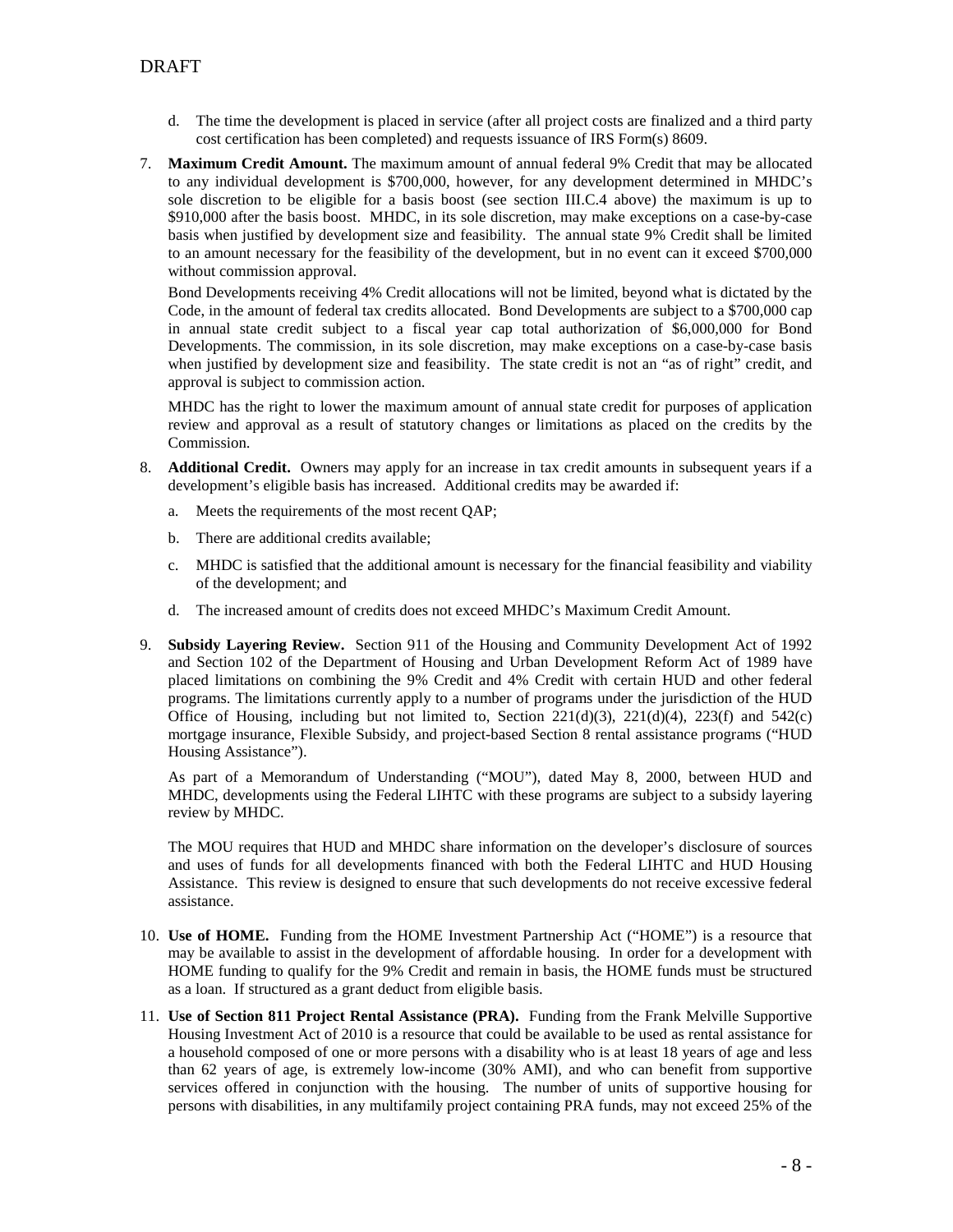## **DRAFT**

total units in the housing project. PRA units must be operated as supportive housing for persons with disabilities for not less than 30 years.

## **III. RESERVATION PROCESS**

### **A. Housing Priorities**

The following housing priorities have been established by MHDC to encourage the development of certain types of housing in certain locations. A more detailed description of the priorities and the requirements for consideration under the priorities is available in the Developer's Guide. An application seeking a priority under 2, 3, 4 or 5 below is not absolved from meeting other selection criteria and successfully competing against other applications.

- 1. **Nonprofit Involvement Set-aside.** Pursuant to the Code at least 10% of the 9% Credit will be allocated to developments that involve a qualified nonprofit organization. Section  $42(h)(5)(C)$  of the Code defines a qualified nonprofit organization as:
	- a. A  $501(c)(3)$  or  $(c)(4)$  nonprofit organization; and
	- b. Having an express purpose of fostering low-income housing; and
	- c. One that will own an interest in the development and materially participate in the development and operation of the development throughout the compliance period. Material participation is defined in Section 469(h) of the Code as "involved in the operations of the activity on a basis which is regular, continuous and substantial;" and
	- d. Is not affiliated with, nor controlled by, a for-profit organization.

Developments that wish to be considered for this priority must fully complete the applicable sections of the FIN-100 and provide the following items with their application:

- i. Nonprofit Organization's Certificate of Incorporation
- ii. Articles of Incorporation and By-Laws
- iii. Certificate of Good Standing
- iv. IRS Letter Evidencing Nonprofit Status
- v. MHDC Nonprofit Questionnaire. The questionnaire must describe the organization's role in detail, including how material participation pursuant to 469(h) will be met and what share of profits, losses and fees go to the nonprofit organization

#### 2. **Special Needs Priority**.

Developments that provide housing opportunities for persons with special needs are strongly encouraged. Proposals that commit to a special needs set-aside of no less than 10% of total units up to a maximum of 100% of total units will receive priority consideration. A person with special needs is a person who is physically, emotionally or mentally impaired or suffers from mental illness; developmentally disabled; homeless; or a youth aging out of foster care. A development with a special needs set-aside may not give preference to potential residents based upon having a particular disability or condition to the exclusion of persons with other disabilities or conditions. Applicants must submit documentation that demonstrates they have obtained commitments from a lead referral agency which will refer special needs households qualified to lease targeted units and from local service agencies which will provide a network of services capable of assisting each type of special needs population defined above. A Lead Referral Agency is defined as a service provider agency that will provide tenants and services to the community through the 15-year compliance period. The Lead Referral Agency should demonstrate the ability to serve the targeted Special Needs population.

MHDC will endeavor to set aside 33% of federal and state 4% and 9% low income housing tax credits for projects containing units qualifying under the special needs housing priority outside the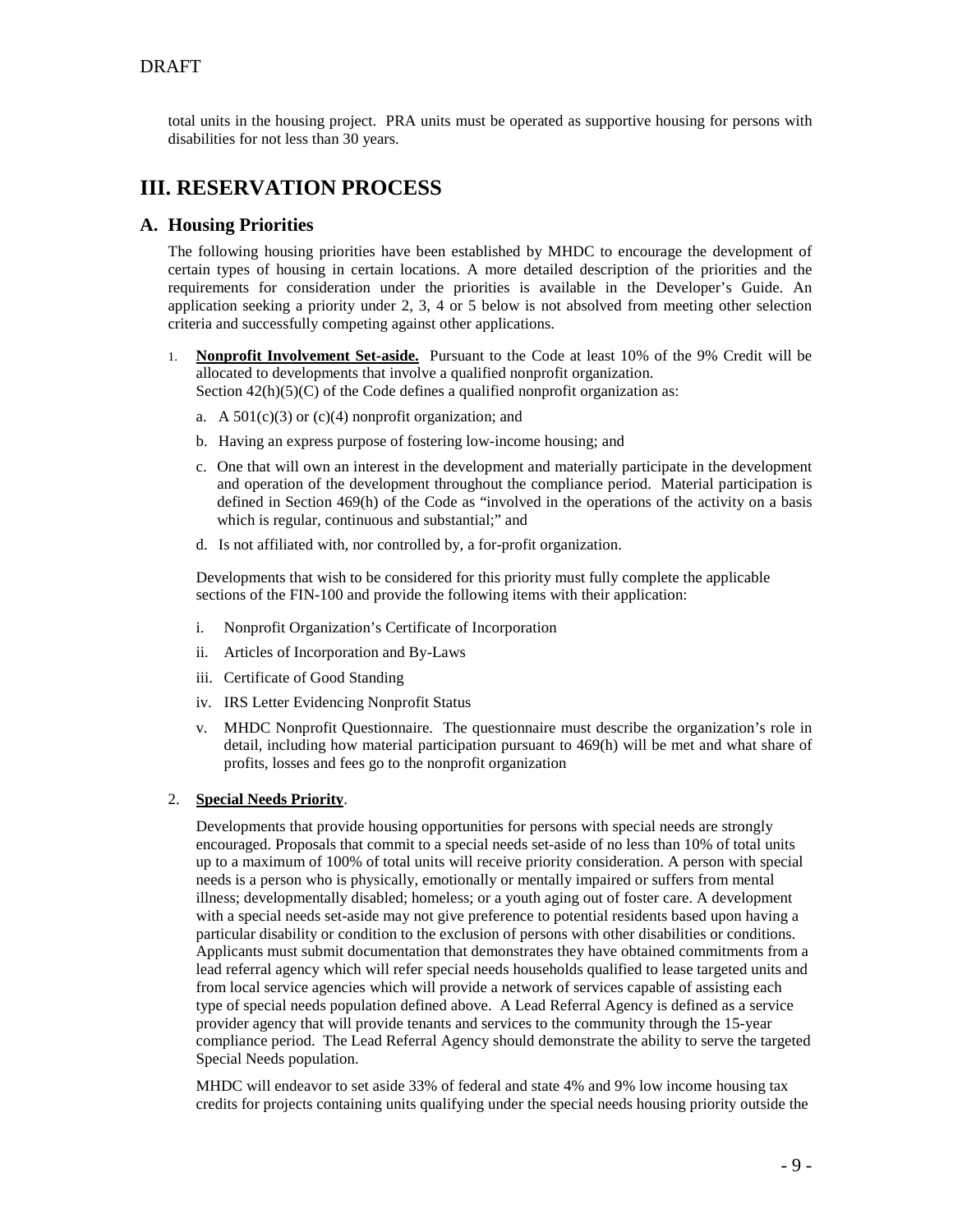geographic set-aside, subject to the quality of the special needs proposals received and their ability to meet selection criteria and underwriting requirements described in this QAP. MHDC may approve 4% and 9% Credits for additional applications from the special needs housing priority within the limits of the geographic set-aside based upon their merits and ability to compete with other proposals.

Developments that wish to be considered under this priority must fully complete the applicable sections of the FIN-100 and provide the following with their application:

- i. A draft referral and support agreement with the lead referral agency.
- ii. A description of the experience of the lead referral agency, their ability to provide access to support services, and their capacity to maintain relationships with the managing agent and community service providers throughout the compliance period.
- iii. A marketing plan demonstrating how the property will be affirmatively marketed to persons with special needs, the screening criteria that will be used, and the willingness of all parties to negotiate reasonable accommodations to facilitate the admittance of persons with disabilities into the property.
- iv. Documentation of supportive services appropriate to each type of special needs population.
- v. An affordability plan addressing the type of rental assistance or rent structure that may be utilized to make targeted units affordable to special needs households with extremely low income.
- vi. A detailed services budget, displaying how services will be implemented for the Special Needs Population being targeted.

Further information concerning development and compliance requirements for special needs housing may be found in the Developer's Guide.

- 3. **Service Enriched Housing.** Developments that offer more than housing are strongly encouraged. Proposals offering significant services tailored to the tenant population are a priority for MHDC. To be considered under this priority a development must target a specific population. Examples include but are not limited to:
	- a) Elderly households;
	- b) Individuals with children;
	- c) Formerly homeless individuals and families;
	- d) Individuals with a physical and/or developmental disabilities; or
	- e) Individuals diagnosed with mental illness.

The applicant should demonstrate they have experience with the population in question. If the applicant does not have experience with the specified population, they should have a commitment(s) from a service provider(s) who does have the necessary experience. Any commitments should be for the entire 15-year compliance period.

Developments that wish to be considered under this priority must fully complete the applicable sections of the FIN-100 and provide the following with their application:

- 1. A detailed supportive services plan which explains the type of services that will be provided, who will provide them, how they will be provided and how they will be funded, including, but not limited to:
	- A description of how the development will meet the needs of the tenants including access to supportive services, transportation, and proximity to community amenities.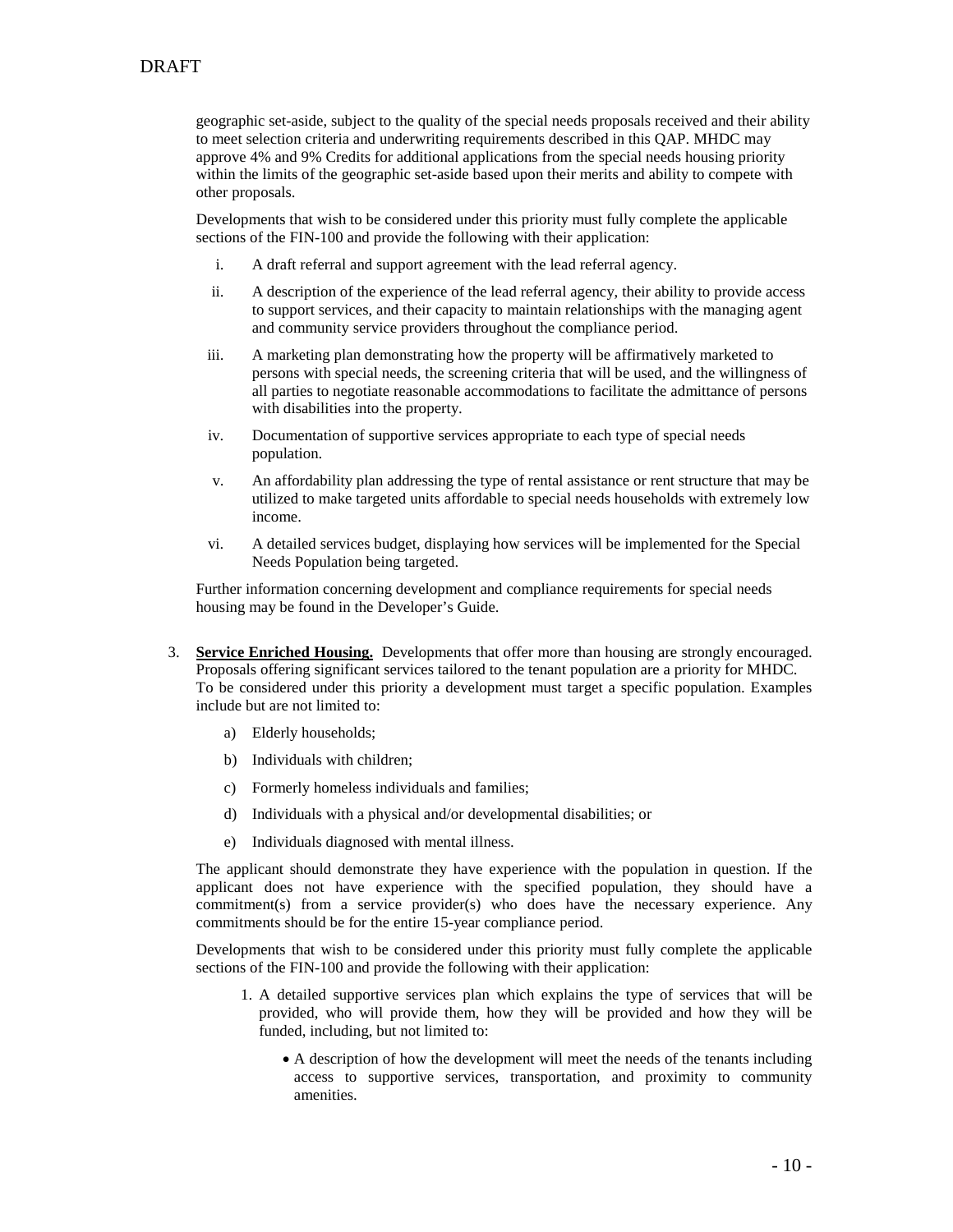- 2. A project-specific services budget which includes a breakdown of both sources and uses.
- 3. Letters of intent from service providers anticipated to participate in the development's services program.

Please see the Developer's Guide for further requirements.

4. **Preservation.** The preservation of existing affordable housing is a priority of MHDC.

This priority does not negate all other selection criteria set out in this QAP. To qualify for the preservation priority a development must meet at least one of the following and if receiving federal historic credits and/or state historic credits they must waive the right to opt out for an additional fifteen years:

- a. Have, and continue to use if possible, project-based rental assistance and/or operating subsidy.
- b. Have a loan made prior to 1985 from any of the following loan programs: HUD 202/811, 221(d)3 or (d)4, 236 or USDA RD 515.
- c. Participate in HUD's Mark-to-Market restructuring program.
- d. Have a previous allocation of low-income housing tax credits in which the first year of the credit period was 1997 or earlier and be in or have completed the final year of the initial compliance period for all buildings in the development.

To be considered under this priority the following must be included with the application:

- i. Copies of all loan notes and regulatory agreements that encumber the property.
- ii. A copy of any project-based income or operating subsidy agreements and rent schedules.
- iii. Audited financial statements for the development covering the three most recent years.
- iv. A letter from HUD, or MHDC (for developments without HUD or RD financing) indicating the need for preservation. If the proposed development for preservation has a RD loan, the application must include a letter of support addressed to MHDC from RD.
- v. A Physical Needs Assessment.
- 5. **MBE/WBE Preference.** This applies to developments with more than 6 units. A preference in funding will be given to an application that reflects:
	- a) A MBE/WBE Developer, a Developer group that includes a MBE/WBE, and/or a Developer Mentor/Protégé relationship; or
	- b) MBE/WBE participation percentages significantly greater than the MBE/WBE minimum participation goals of 10% for MBE and 5% for WBE for both hard and soft costs.

The Mentor/Protégé Relationship shall be designed to support, promote and develop the knowledge, skill and ability of the MBE/WBE protégé in a manner intended to assist in the growth and development of the MBE/WBE as a developer.

Applicants seeking a preference under paragraph a) must provide a comprehensive utilization plan detailing the role of, and functions to be performed by the MBE/WBE. The roles and functions of the MBE/WBE must be typically performed by the developer. Applicants must also submit proof of MBE/WBE certification with the application. Applicants seeking a preference under paragraph b) must provide a comprehensive utilization plan detailing how the applicant intends to significantly exceed the MBE/WBE minimum participation goals.

Applicants seeking the MBE/WBE Preference must include a history of MBE/WBE participation with the application.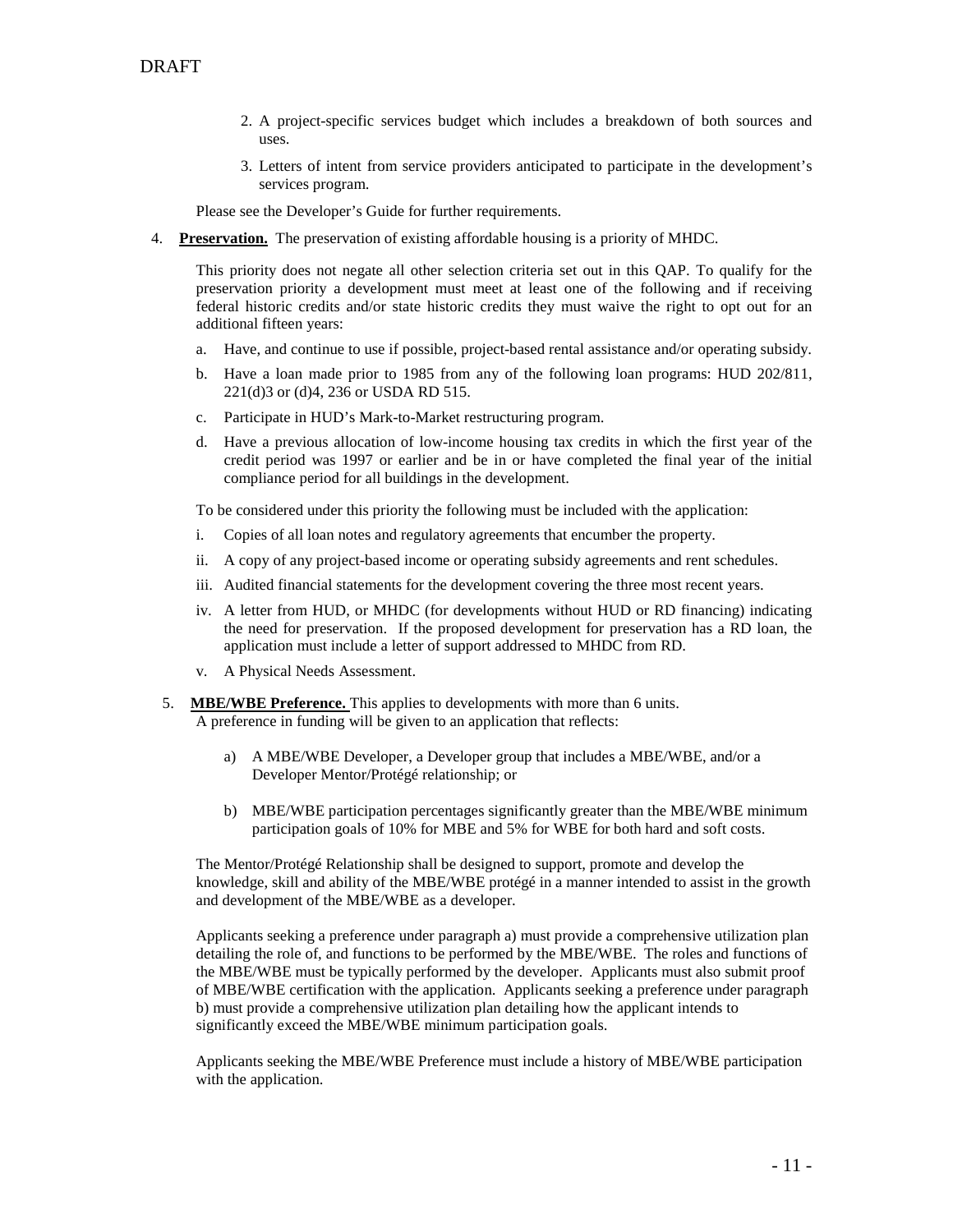## **DRAFT**

#### 6. **Geographic Region.**

An attempt will be made to allocate the 9% federal and state credits across the state on a population proportionate basis, with the state divided into the following areas:

- a. **St. Louis Region 33%**: Franklin, Jefferson, St. Charles, St. Louis City and St. Louis counties.
- b. **Kansas City Region 19%**: Cass, Clay, Jackson, Platte and Ray counties.
- c. **Out State Region 48%**: All other counties.
- 7. **Property Disposition.** Applicants may compete for the purchase of real estate owned by MHDC. The application must propose an acquisition/rehabilitation transaction that will be evaluated on its merits according to the selection criteria and its ability to demonstrate potential long-term success as an operating affordable housing property.

To qualify for the property disposition priority the development must be listed publicly by MHDC as real estate owned and available for competitive bid.

To be considered under this priority the following must be included with the application:

- i. A signed option contract representing the applicant's offer to purchase the MHDC-held property on the MHDC option contract form. The MHDC form will be made available on the MHDC website in conjunction with any real estate owned that is publicly posted.
- ii. Any other certifications or documents which may be required by MHDC and made available on the MHDC website in conjunction with the listing of any MHDC-owned real property.
- 8. **Compliance Period and Affordability.** MHDC encourages developments that provide quality housing with low affordable rents for a long period of time. As a result, preference in funding will be given to applications that agree in advance to waive the right to opt out at the end of the 15 year compliance period and agree to maintain the development as affordable housing for a minimum of 30 years as indicated in the Land Use Restriction Agreement.

## **B. Selection Criteria**

All submitted applications which successfully make it to the competitive review stage will be evaluated by MHDC staff using the selection criteria described below. The selection criteria incorporate both the federal preferences and selection criteria as described in Section  $42(m)(1)(B)(ii)$  and  $42(m)(1)(C)$  of the Code. The selection criteria must include:

- project location;
- housing needs characteristics;
- project characteristics, including whether the project involves the use of existing housing as part of a community revitalization plan;
- projects intended for eventual tenant ownership;
- tenant populations with special housing needs;
- sponsor characteristics;
- tenant populations of individuals with children;
- public housing waiting lists;
- energy efficiency; and
- historic character.

States must give preference among selected projects to:

- those serving the lowest income tenants;
- those serving qualified tenants for the longest period; and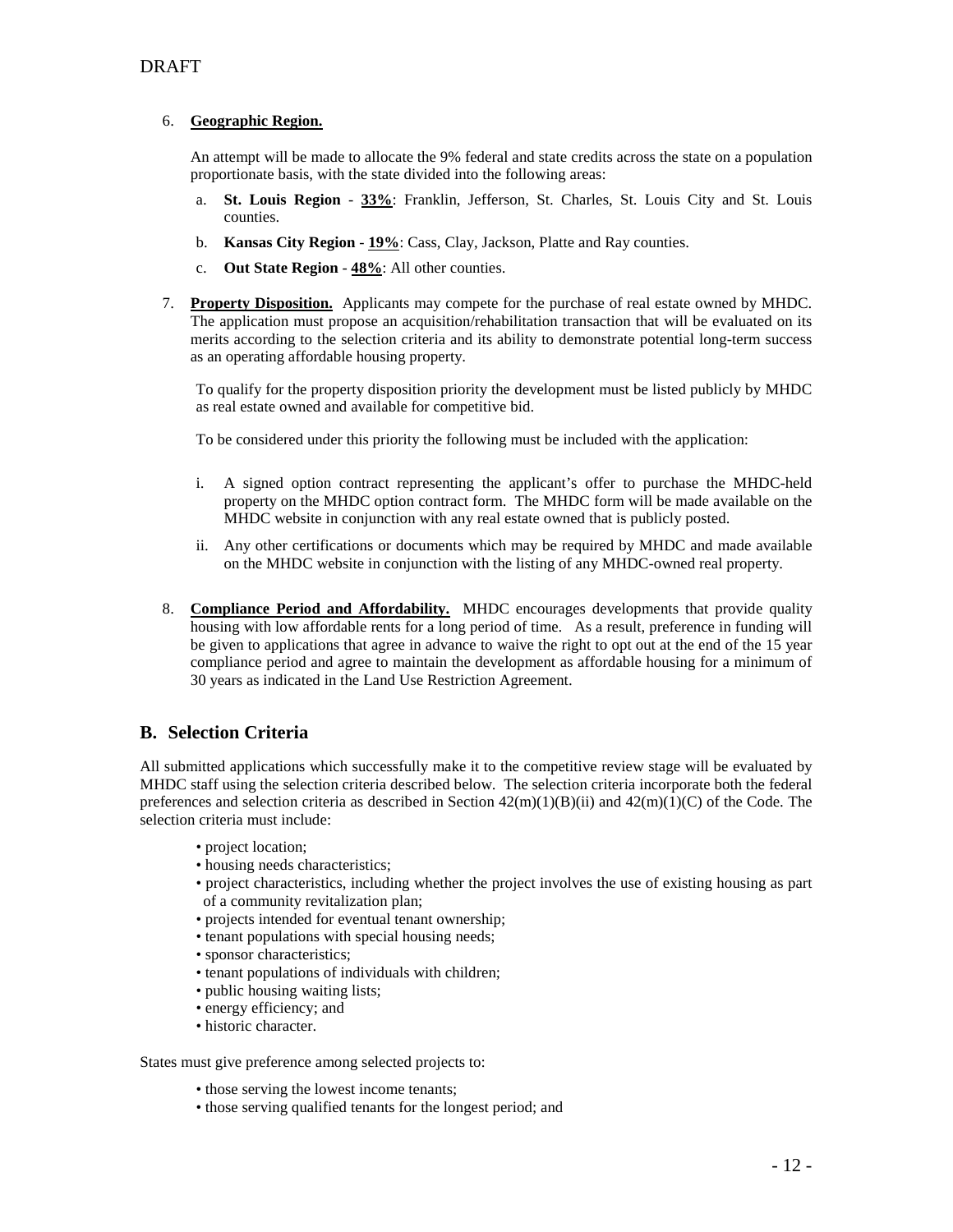• projects located in Qualified Census Tracts, the development of which contributes to a concerted community revitalization plan.

States may include such other criteria as they deem appropriate, and except for the specified preference items, there are no requirements as to the relative weight of the various factors.

Additional LIHTC responsibilities of the Authority include:

- Assurance that the amount of tax credits allocated does not exceed the amount "necessary for the financial feasibility of the project and its viability as a qualified low income housing project throughout the credit period."
- Evaluation of all projects for consistency with the Allocation Plan and for credit need, including projects using tax exempt bond financing.
- Execution of an agreement for "an extended low income housing commitment" for every project. This agreement must be recorded as a restrictive covenant binding on all successor owners, and must allow low income individuals the right to enforce the commitment in state court.
- Monitoring of compliance with the provisions of Section 42 and notifying the Internal Revenue Service of any noncompliance.
- **1. Development Characteristics.** It is important the development's characteristics are appropriate for the intended tenant population. The following characteristics will be reviewed closely:
	- **a. Tenant Population**

It is important that MHDC fund developments that offer quality affordable housing to the populations that need it in the locations where it is needed. Items that will be given consideration with regard to the intended tenants include:

- i. Tenant populations with special housing needs such as persons with physical and/or developmental disabilities, homeless individuals and families, the elderly and other underserved and/or at risk populations.
- ii. Individuals with mental illness.
- iii. Individuals on public housing waiting lists.
- iv. Tenant populations of individuals with children.
- v. Youth aging out of foster care.
- vi. Developments that serve the lowest income tenants.
- vii. The quantity, quality and suitability of services provided or offered to the tenants.

#### **b. Type**

The type of development being proposed is an important characteristic and affects how the other selection criteria are applied. Developments will be evaluated on how they contribute to the goal of this Plan and the mission of MHDC. Developments fall into at least one of the following types:

- i. New construction
- ii. Historic rehabilitation/adaptive reuse
- iii. Acquisition/rehabilitation of existing housing
- iv. Developments intended for eventual tenant ownership

Regardless of type, developments that obligate themselves to serve qualified tenants for the longest period are given extra consideration.

**c. Site**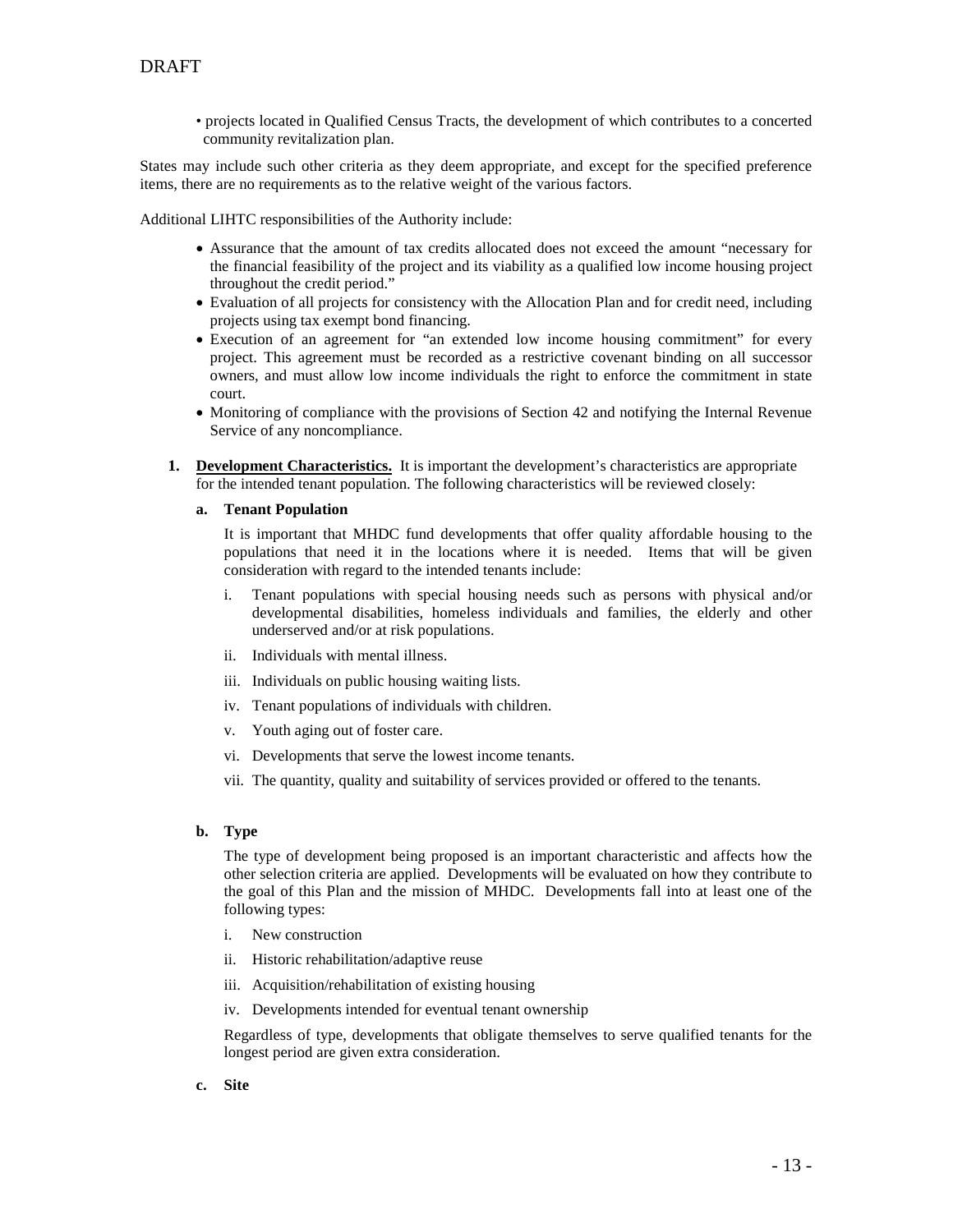Each site will be reviewed by MHDC staff to determine the overall suitability of the site for affordable housing and for the intended population. Site reviews will consider:

- i. Marketability
- ii. Presence of environmental issues and concerns
- iii. Neighborhood characteristics and land uses
- iv. Proximity to appropriate amenities and services

#### **d. Design**

The design of each development will be examined closely to assess its appropriateness for the site, the market and the population being served. The following will be taken into account when evaluating the application:

- i. Access into and out of the site and parking
- ii. Placement of buildings on the site
- iii. Development amenities
- iv. Type and quality of materials
- v. Energy efficiency and overall sustainability
- vi. Condition and suitability of structures being reused
- vii. Scope of work for rehabilitation or renovation
- viii. Design features that are population appropriate, for example universal design features, common space, storage space, accessibility, adaptability, safety features, etc.
- 2. **Market Characteristics.** The following will be analyzed for each proposal:

#### **a. Development Location**

Where a development is located affects almost all of the other selection criteria. Important considerations for location include:

- i. Location in a qualified census tract that will contribute to a concerted community revitalization plan.
- ii. Whether existing housing is used as part of a community revitalization plan.
- iii. Location in a community with demonstrated new employment opportunities and a proven need for workforce housing.
- iv. An area designated as a DREAM Initiative community.
- v. Infill of existing stable neighborhoods.
- vi. Commission-designated Targeted Areas

#### **b. Housing Needs**

Developments must address the affordable housing needs of the state, region and locality where they will be located. Important considerations regarding market need include:

- i. Number and growth of the intended tenant population in the market area.
- ii. Presence, condition, occupancy and comparability of other affordable housing developments in the market area.
- iii. Presence, condition, occupancy and comparability of market rate housing in the market area.
- iv. Capture rate for the proposed development.
- v. Housing needs of the Special Needs population.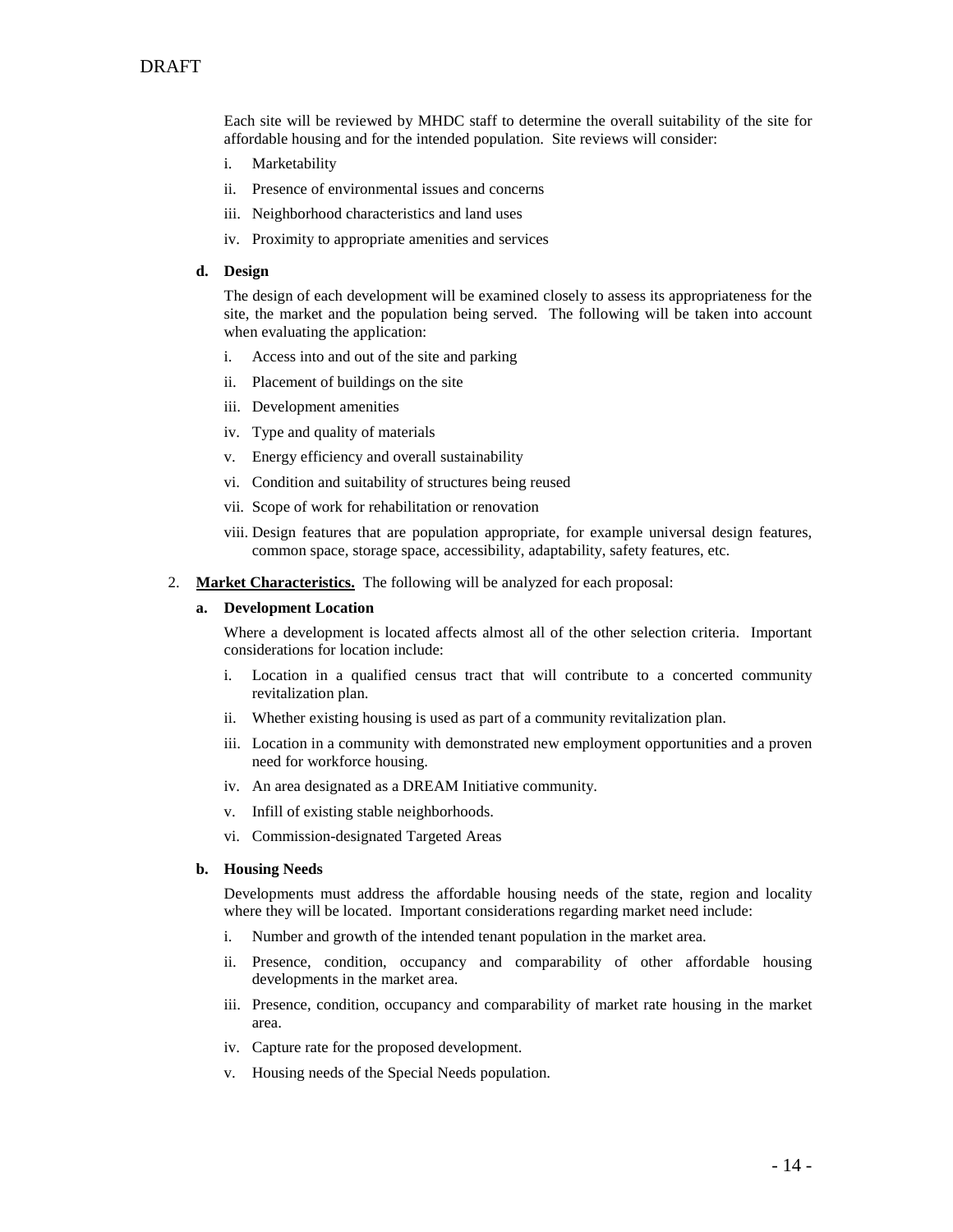No application proposing the delivery of new units will be approved if it is deemed by MHDC to adversely impact any existing MHDC developments, exist in a questionable market, or create excessive concentration of multifamily units.

#### 3. **Development Team Characteristics.** The following development team members will be evaluated:

- a. Developer
- b. General Partner(s)
- c. Management Agent
- d. Syndicator(s)/Investor(s)
- e. Contractor
- f. Architect
- g. Consultants
- h. Lead Referral Agency for Special Needs Housing
- i. Service Provider for Service-Enriched Housing

Evaluations will assess the experience, performance, financial strength and capacity to complete the proposed development in a timely and efficient manner. A development team's experience with affordable housing, MHDC and the type of development being proposed is important.

Items considered will include, but are not limited to:

- i. Number of affordable developments completed.
- ii. Occupancy of developments owned and/or managed.
- iii. Number of developments in the planning and development stages.
- iv. Quality and condition of previously completed developments.
- v. Previous and outstanding compliance issues.
- vi. Performance of previously completed developments.
- vii. Performance regarding MHDC deadlines for previous funding awards.

The general partner, developer, and general contractor that are proposed as the development team for an application shall be assessed for their capacity to successfully manage the predevelopment, closing, construction, and lease-up of the proposed development in addition to previouslyapproved properties that are currently in those stages of development.

Development team members that are not in good standing with MHDC or its programs will not be approved for funding.

#### **4. Feasibility**

Applications will be evaluated to determine feasibility and viability throughout the compliance period using the assumptions provided by the applicant. MHDC will evaluate:

#### **a. Sources**

All developments must demonstrate that sufficient sources are available to assure feasibility. Non-MHDC sources must have a commitment letter from the proposed provider included with the application. The commitment letter should indicate the amount and terms of the financing. The type of financing and the source of all financing will be taken into consideration.

#### **b. Uses**

Development costs must be reasonable and competitive for the type of development and location being proposed. Sources and uses must balance.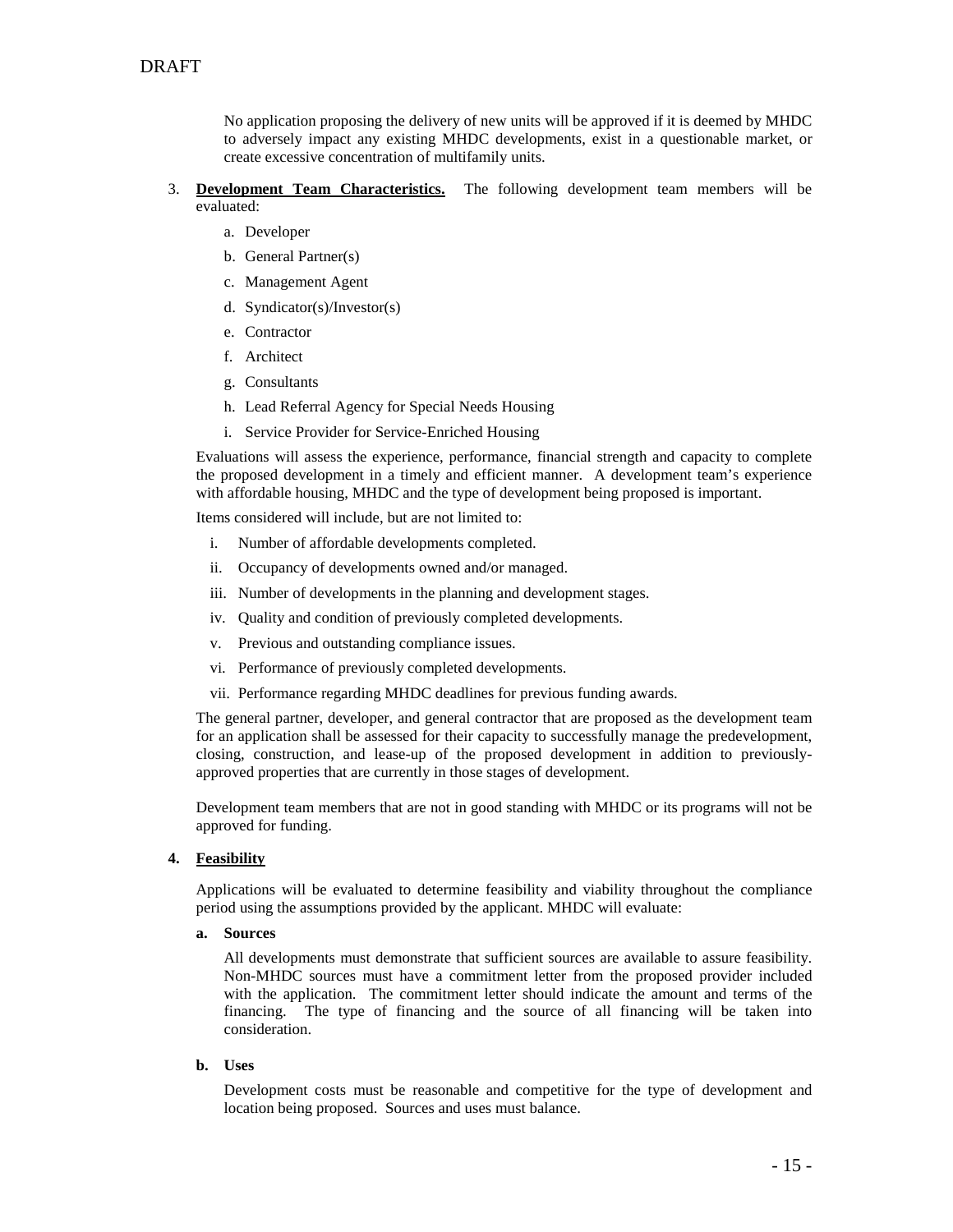#### **c. Income**

Rents should be appropriate for the market and affordable for the intended population. Other sources of income that are undocumented may not be used to determine feasibility or the size of MHDC debt.

#### **d. Expenses**

Operating expenses must be adequate, reasonable, competitive and appropriate for the market and type of development being proposed.

#### **e. Long-Term Viability**

Operating projections must indicate that the development is viable for the greater of the entire compliance period or the term of any MHDC financing.

#### **f. Timing**

The timing of due diligence, financing commitments and regulatory approvals will be considered when assessing an applicant's ability to proceed. Consideration will be given to applicants that demonstrate they can proceed in a timeframe consistent with the requirements of the Code or, for tax-exempt bond-financed proposals and/or proposals utilizing historic tax credits, the allocation process established by the Department of Economic Development.

#### **g. Developer Fee below maximum**

Extra consideration will be given to developments that request below the maximum allowed developer fee.

#### **h. Investment Potential**

Proposals will be evaluated for their potential to attract investors for the federal tax credit based upon the potential amount of federal credits, the size of the proposed development, the market, the experience and strength of the development team, and financial feasibility. The strength and previous performance of all limited partner investors will be taken into consideration during the feasibility review.

MHDC will not allocate a credit amount that exceeds the amount necessary to assure development feasibility.

#### **5. Community Impact**

MHDC seeks to allocate funding to developments that appropriately and efficiently improve their communities. Impact will be influenced by:

#### **a. Community Support**

Support from elected officials and community members. Community support should highlight the importance of the development to the community and the impact it will have.

#### **b. Catalytic Effect**

There is a preference for developments that will successfully encourage further development or redevelopment in the community. Developments that are part of a larger community redevelopment effort or part of a concerted community revitalization plan will also receive extra consideration.

#### **c. Community Needs**

How a proposal will address the needs of the population it intends to serve and the community it will serve is important. The existing stock of affordable housing and demographic trends in the area will influence the needs of the community and ability of the proposal to meet those needs. Applications that most clearly and adequately meet those needs will receive preference.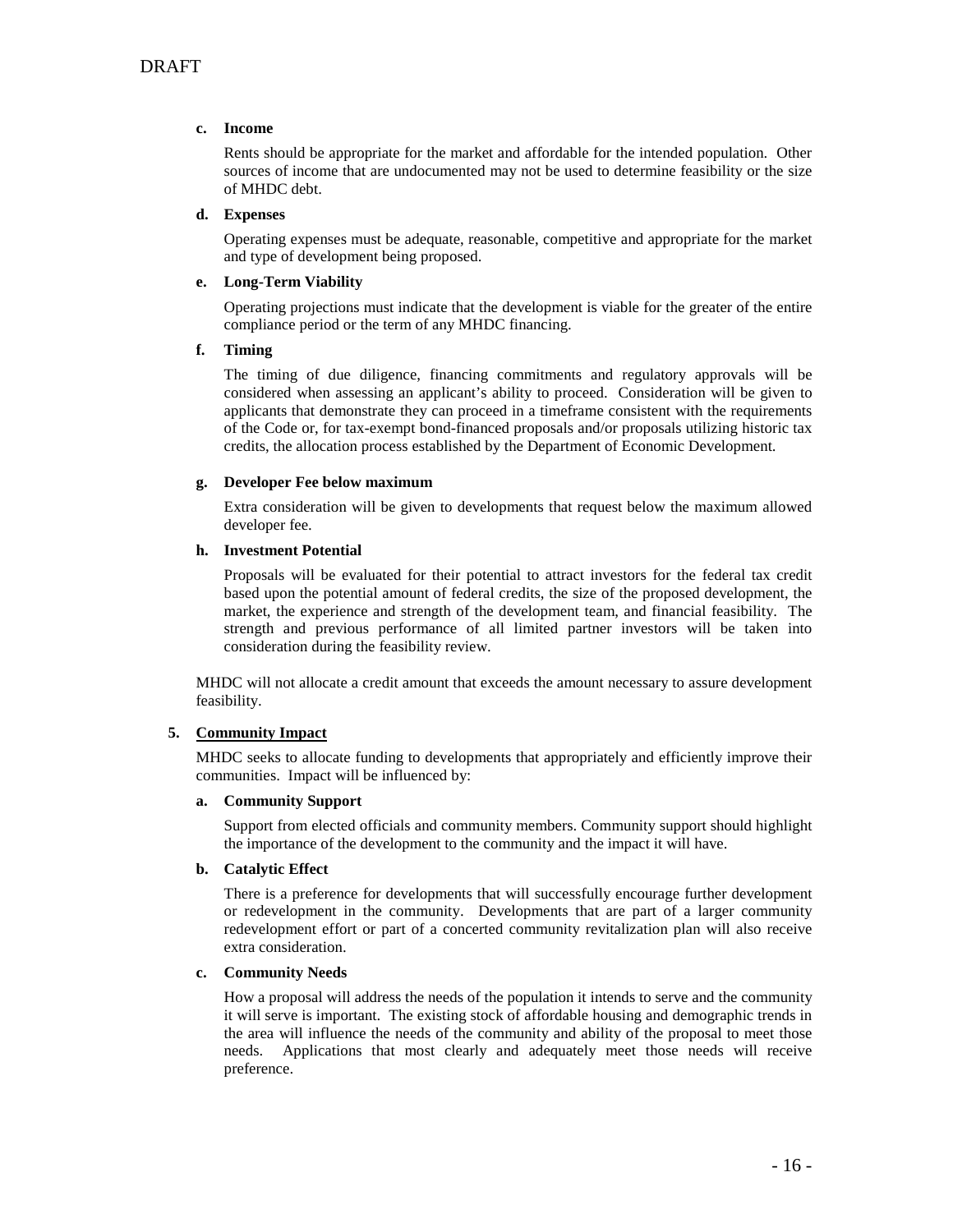## **C. Application Review**

Applications will undergo each of the five staff review stages described below, unless the application is rejected during one of the stages. If an application is rejected during the Initial, Primary Documentation or Secondary Documentation Reviews, a written explanation will be provided to the applicant. The Developer's Guide contains additional information regarding the application review process. An application checklist, application forms and program guides may be found at [www.mhdc.com](http://www.mhdc.com/) through the Rental Production link.

- 1. **Initial Review**. The Initial Review will be conducted to determine the applicant and the application's consistency or compliance with the following:
	- a. **Organized Application.** Applications must be submitted in three-ring binders, and organized with tabs according to the checklist provided with the application. Applications that are not organized will be rejected from further consideration. An application consists of an electronic application, one three-ring binder with all exhibits and original signatures where required, a second three-ring binder with a copy of all exhibits and a CD-R with the electronic exhibits. The name of each document on the CD-R should match the MHDC application CD checklist. MHDC staff has the right in its sole discretion to waive an exhibit requirement on a case-bycase basis upon the review of a formal waiver request submitted by an applicant prior to the NOFA deadline.
	- b. **Good Standing with MHDC.** Any member of the development team that is the owner or general partner of a Section 42 development that is currently in noncompliance due to site audits or a failure to comply with the owner's reporting requirements will be denied participation in the NOFA. In addition, any development team member that is not in compliance or good standing with any other MHDC program will be similarly denied participation. Should MHDC learn that any principal involved with a proposed development has serious and/or repeated non-performance or non-compliance issues in Missouri or any other state before or after the time of application, the application will be rejected. Prior performance considered might include, but is not limited to, progress made with previous conditional reservation, firm submission, execution of firm, closing, cost certification, development compliance, and/or violation of the MHDC Workforce Eligibility Policy.
	- c. **Consistent with Section 42 Requirements.** The proposal must meet all the requirements set forth in the Code, and all relevant U.S. Treasury regulations, notices and rulings.
	- d. **Consistent with Fair Housing Requirements.** The submitted proposal must meet all the requirements of The Fair Housing Act of 1968, as amended.
	- e. **Consistent with Internal Revenue Service Memorandum of Understanding.** MHDC and the IRS may execute a Memorandum of Understanding ("MOU") to improve the administration of the Federal LIHTC. Under the terms of this MOU, all developers must complete IRS Form 8821 (Rev. 9-98), Tax Information Authorization, as a condition of consideration for an allocation of 9% Credit or 4% Credit. An executed IRS Form 8821 for the developer and general partner entity must be included as part of the application.
	- **f. Consistent with Tax Credit Accountability Act.** Under the provisions of the Tax Credit Accountability Act (R.S.Mo. sections 135.800 to 135.830) all developers/applicants must complete all necessary forms and reporting requirements during the reservation process, the allocation process and for a period of three years following the issuance of credits by MHDC, as the administering agent for the State LIHTC, to comply with the provisions of the act. All developers must complete MDOR Form 8821 (Rev. 11-03), Missouri Department of Revenue Authorization For Release of Confidential Information, as a consideration for the allocation of the State LIHTC. MHDC will obtain tax clearance regarding the developer/applicant from the Missouri Department of Revenue at the time of application.
- 2. **Primary Documentation Review.** All primary documents must be complete, fully-executed and submitted by the application deadline. A missing primary document will result in the rejection of the application. Documents in draft form or missing signatures are not acceptable and will be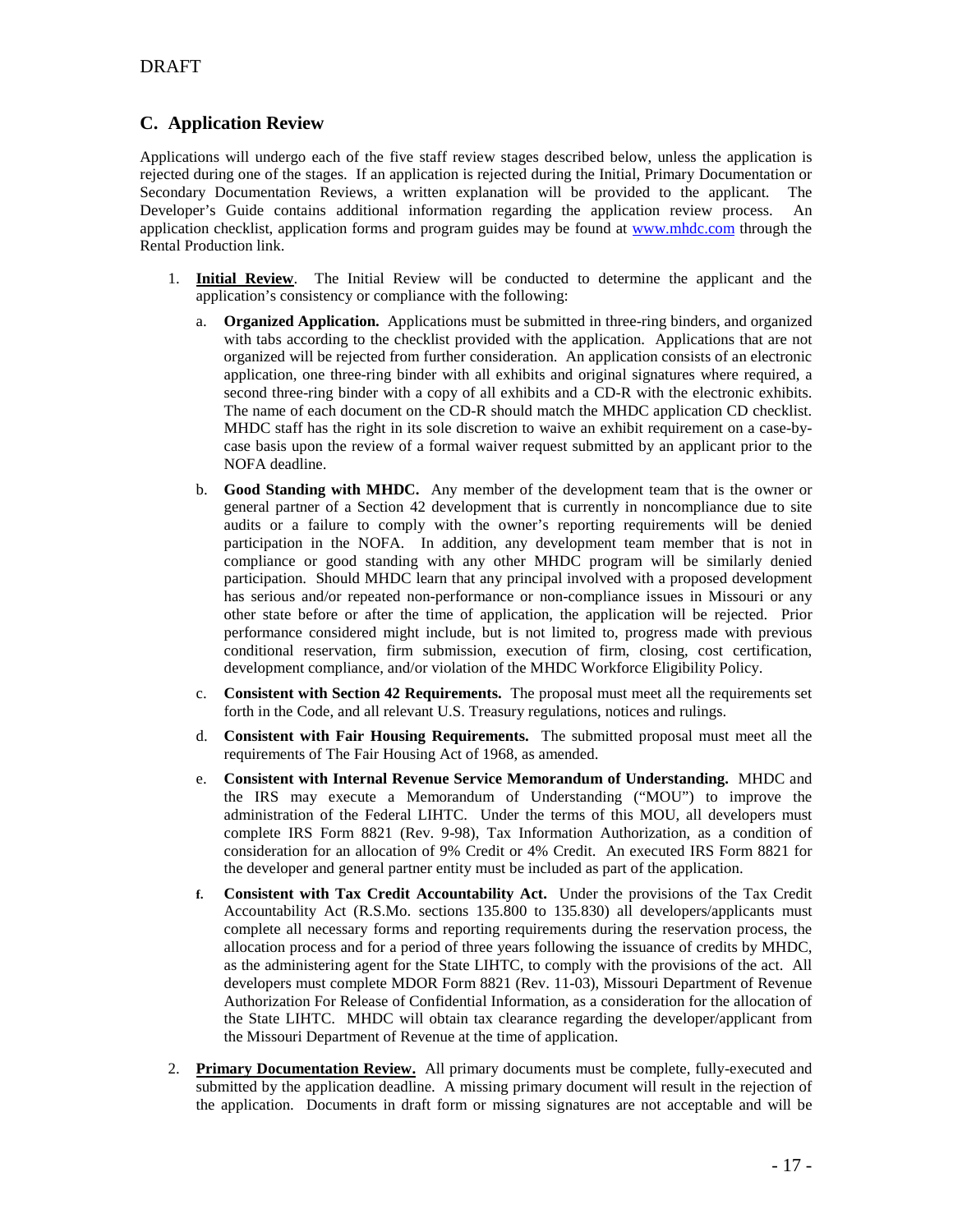considered a missing document. An exact list of the documents can be found on the FIN-125 and in the Developer's Guide; what follows below is a list of the primary document categories, some of which require multiple documents. The required primary document categories are:

- a. **CD-R.** A CD-R with the required electronic documents is required as noted in the Developer's Guide and the FIN-125.
- b. **Executed FIN-100.** A completed FIN-100 signed in the appropriate places must have the appropriate certifications and elections made.
- c. **Application Fee.** A check for the appropriate application fee must be included. A check that is returned for any reason will result in a rejection of the application.
- d. **Development Narrative and Questionnaire.** Each application must include a narrative that meets the requirements explained in the Developer's Guide and a Development Questionnaire demonstrating how the proposal meets the selection criteria.
- e. **Site Review Information.** MHDC needs multiple site information documents to conduct the site review described below.
- f. **Applicant Site Control.** Applicants should refer to the Developer's Guide for more information regarding site control and a thorough description of the required site control documents. The applicant site control documents, as described in the Developer's Guide, must be included as a primary exhibit.
- g. **Market Study.** A market study that meets MHDC requirements and that is dated within six months of the application due date is required. Please see the Market Study Standards for Rental Housing Developments MHDC Form 1300 for further guidance.
- h. **Financing Commitments.** Commitments for all non-MHDC financing sources must be included with the application, including commitments for any and all tax credit equity utilized.
- 3. **Secondary Documentation Review**. All secondary documentation must be received in order for an application to receive consideration in the competitive review. If six or more secondary review documents are missing or incomplete at the time the application is submitted, the application will be rejected. If five or fewer secondary documents are missing or incomplete at the time the application is submitted, the applicant will be notified in writing of deficient items and a date by which deficiencies must be cured ("Cure Date"). If the requested documents are not received by the Cure Date the application will be rejected. The FIN-125 and the Developer's Guide contain an exact list and explanation of the secondary documentation required. Below is a list of the secondary documentation categories; some categories require multiple documents. The secondary documentation categories are:
	- a. **Seller Site Control.** Applicants should refer to the Developer's Guide for more information regarding site control and a thorough description of the required site control documents. The seller site control documents, as described in the Developer's Guide, must be included as a secondary exhibit.
	- b. **Public Official Contact Verification or Support Letters.** Proper evidence that the appropriate officials have been contacted is required. In the case of the chief elected official, state senator and state representative for the development location, a response letter from the official regarding the development is encouraged. Other letters or resolutions of support are not required but are welcome.
	- c. **Statutorily Required Documents.** Various state and federal statutes and regulations require that certain documents must be submitted by the developer/applicant at the time of application.
	- d. **Housing Priority Documentation.** Applications which seek consideration under one or more of the housing priorities listed above must provide certain documentation at the time of application to qualify.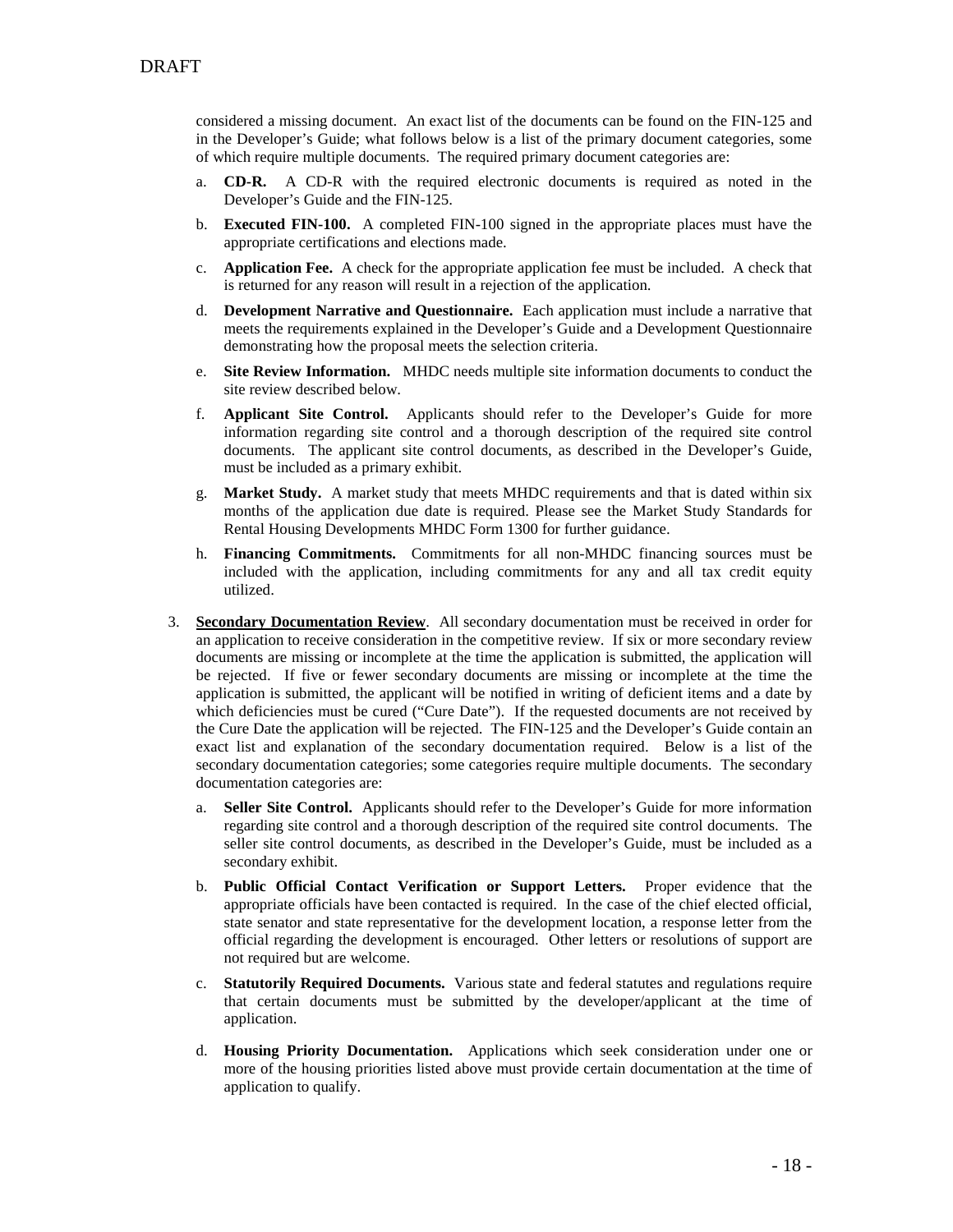- e. **Zoning.** Evidence of proper zoning is required.
- f. **Architectural Information.** Multiple documents regarding the design, cost and historic designation of the building are required.
- g. **Sustainable Housing Information**. New construction proposals must provide documentation demonstrating how the development team and the property will achieve and maintain the green building standard to which they have committed.
- h. **Relocation and Existing Multifamily Operations Data.** Multiple documents are required for proposals that have existing tenants who may be either temporarily or permanently relocated as a result of the proposed rehabilitation.
- i. **Homeownership Information.** Developments interested in providing tenants ownership opportunities after the end of the compliance period must provide a homeownership proposal and waive the right to opt out for an additional 15 years.
- j. **PHA Approved Utility Allowance Schedule.** A copy of the PHA approved utility allowances for the location and type of development proposed which are in effect at the time of application must be provided.
- k. **Developer-General Partner Information.** Information regarding the developer and any general partner(s) who are not affiliates of the developer is required.
- l. **Management Agent Information.** Information regarding the proposed management agent must be included with the application.
- m. **MBE/WBE Utilization Plan.** A Utilization Plan detailing how the applicant intends to meet or exceed the MBE/WBE participation goals must be included in the application.
- 4. **Site Review.** During the application review process MHDC will conduct a review of the site(s) chosen for each proposal. The review will consist of a staff site visit and a determination regarding the feasibility, marketability, appropriateness of the site(s) for the intended population and assessment of any perceived environmental issues. The results of the site review play an important role in the Competitive Review.
- 5. **Competitive Review.** Once an application has gone through an Initial, Primary Documentation, Secondary Documentation and Site Review and is considered complete to MHDC's satisfaction, it will undergo a Competitive Review. The Competitive Review uses the established housing priorities and selection criteria to determine recommendations for funding. All factors are considered, and those applications deemed, at the sole discretion of MHDC, to best meet the goals of MHDC will be recommended to the commission for formal approval.
- 6. **Notifications.**

The Code requires that the Housing Credit Agency notify the chief executive officer of the local jurisdiction where each proposed development is to be located. When an application satisfies the Initial and Primary Documentation Review requirements, a notification will be sent to the chief executive officer of the local jurisdiction, the state senator and state representative for the district of the proposed development, and the executive director of the local public housing authority. Those notified will be given an opportunity to comment on the proposed development. MHDC will consider the comments and may contact the local jurisdiction for additional information. MHDC will also publish a notice in a regional newspaper requesting public comment on the development. Public hearings will be held in various locations throughout the state to afford the public an opportunity to comment on developments proposed in a given region.

## **D. Conditional Reservation**

Applications that receive approval from the MHDC board of commissioners will be awarded a conditional reservation ("Conditional Reservation") shortly after the approval date. In the event MHDC holds more than one NOFA round, the approval and Conditional Reservation dates will be set in the subsequent round NOFAs and the Developer's Guide. A Conditional Reservation will describe the type, amount(s), terms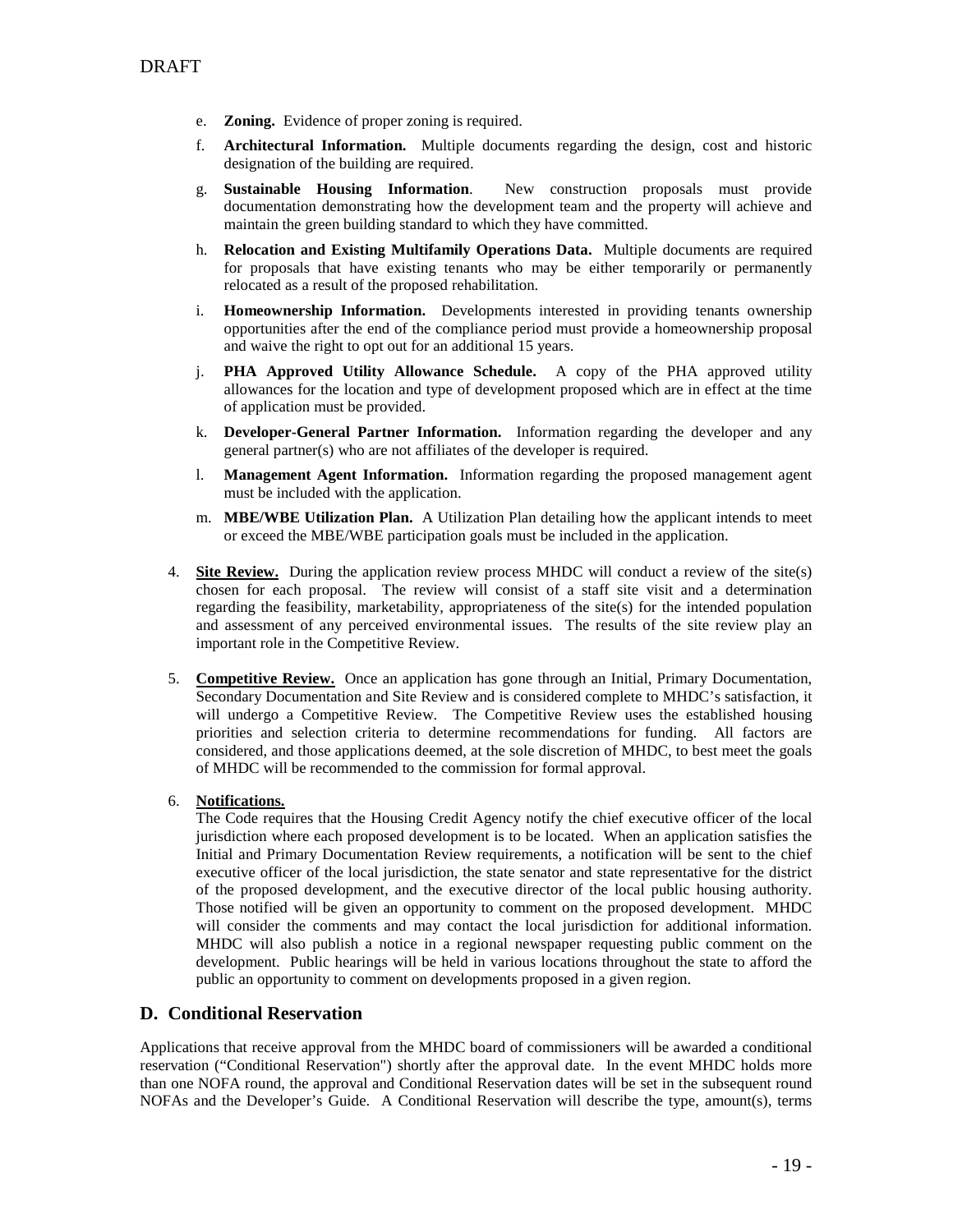and requirements applicable to the development in question. Conditional Reservations will be subject to the requirements that MHDC determines necessary or appropriate to assure that the development will meet the goals of this Plan in a timely manner.

All developments receiving a Conditional Reservation must submit a firm submission package no later than the date established in the Conditional Reservation Agreement.

Initial monthly rents shall not exceed the MHDC approved rents as reflected on the MHDC Form 2013 attached to the Conditional Reservation and Firm Commitment, and as determined at Final Allocation. Any increase in the annual rents must be approved by MHDC.

A Conditional Reservation is subject to rescission should the development fail to comply in a timely manner with the conditions thereof. This includes, but is not limited to, failure to provide evidence satisfactory to MHDC of financial feasibility or sufficient progress toward firm submission, closing and placement in service.

## **IV. ALLOCATION PROCESS**

## **A. Carryover Allocation**

For developments with 9% Credit reservations the Code allows an allocation of federal tax credits to a qualified building(s) that will not be placed in service in that year ("Carryover Allocation"), provided that:

- 1. The building(s) is(are) placed in service no later than December 31st of the second calendar year following the year of allocation; and
- 2. The taxpayer's basis in the building(s) is more than 10% of the reasonably expected basis ("The 10% Test"). The reasonably expected basis is the expected basis of the building(s) as calculated on December 31st of the second calendar year following the year the Carryover Allocation is made.

Section  $42(h)(1)(E)(ii)$  of the Code allows up to 12 months after the date of the Carryover Allocation to meet the 10% Test.

To successfully complete The 10% Test, no later than 13 months after the effective date of the Carryover Allocation the owner must submit an application package containing all of the documentation requested in the Conditional Reservation Agreement, take ownership of the property, and admit the investor as the limited partner or member of the ownership entity.

- 3. The Carryover Allocation Agreement will be issued simultaneously with the Firm Commitment according to the deadlines established in the Conditional Reservation Agreement and no later than the month of December in the year of allocation. The Carryover Allocation Agreement defines the amount of tax credit allocated to the project, the low-income unit set-asides, the percentages of median income to be served, the special housing needs units committed to (if any) and any other such requirements as MHDC may apply. A detailed description of the carryover requirement is included in the Developer Guide. MHDC reserves the right to request additional documents or certifications as it deems necessary or useful in the determination that the development remains eligible for a Carryover Allocation.
- 4. The developer fee and the contractor's fee are limited to the amounts indicated in this QAP.

The credit amount defined in the Carryover Allocation Agreement may be reduced if warranted.

MHDC retains the right to recapture a Carryover Allocation prior to the end of the two-year carryover allocation period allowed under the Code. Each Carryover Allocation will be subject to a written agreement that will contain conditions and deadlines that are precedent to a final allocation of tax credits by the commission. Should the development or owner fail to comply with all such conditions and deadlines, MHDC may, in its sole discretion, rescind the Carryover Allocation and use the recaptured credits for other developments.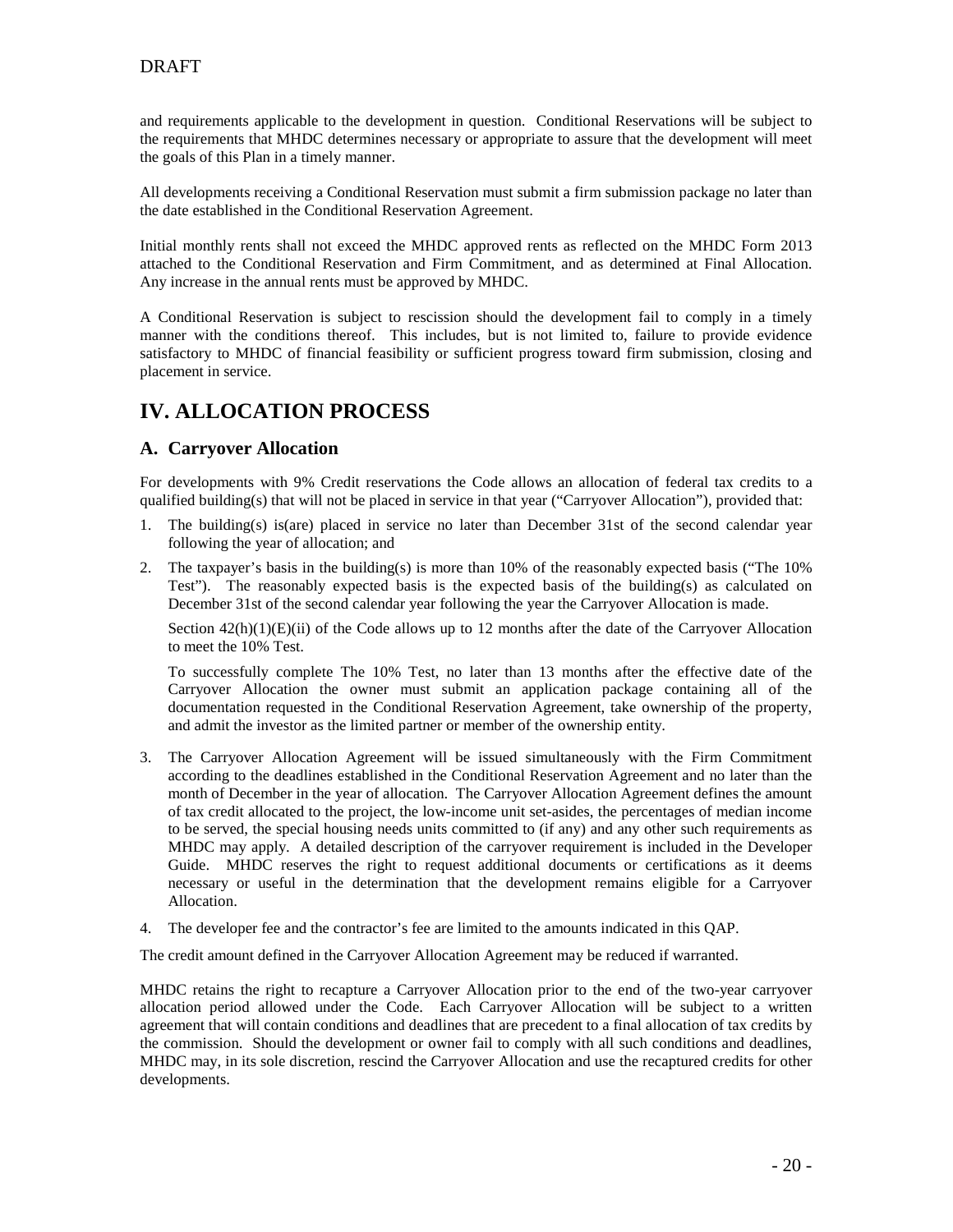## **B. Final Allocation**

Developments with a Carryover Allocation that do not place in service by the end of the second year following the allocation year are subject to recapture of their tax credits. The placed-in-service date for new construction is the date on which the building is certified as being suitable for occupancy in accordance with state or local law. The placed-in-service date for rehabilitation is the close of the 24 month period over which the expenditures are aggregated and the rehabilitation process is certified as being complete. Please see Internal Revenue Notice 88-116 for more information about placement in service.

MHDC will make a final allocation of tax credits ("Final Allocation") after approval of the cost certification by MHDC and conversion or permanent closing has occurred. The Final Allocation credit amount is based on MHDC's final determination of the qualified basis for the building(s) based on an accountant's certification of final costs provided by the owner and a final determination of the credit amount as described in II(C)(6) above. The final credit amount allocated may be less than the amount reserved or allocated previously.

Owners may submit a request for a Final Allocation at any time during the year. Developments must file a request for Final Allocation no later than six months after substantial completion. The owner must meet the Final Allocation requirement of the Carryover Allocation Agreement to successfully receive a Final Allocation. MHDC reserves the right to request additional documents or certifications as it deems necessary or useful in the determination that the development is eligible for Final Allocation.

IRS Form 8609(s) and/or Missouri Eligibility Statement(s) will not be issued by MHDC until the following conditions have been met (no exceptions will be made):

- 1. Every building in the development is a qualified low-income building as defined by the Code. MHDC will not issue 8609(s) and/or Missouri Eligibility Statement(s) for any portion of an incomplete development.
- 2. The owner and the development are in compliance with the terms of the Land Use Restriction Agreement.
- 3. The owner has provided a complete final application package (for the entire completed development) in a format provided by MHDC. The developer fee and the contractor's fee are limited to the amounts in the Firm Commitment. The developer fee is the lesser of the recalculation at cost certification following the formula in II. STANDARDS C. Underwriting Standards-Item 5 or the amount approved at Firm.
- 4. The owner has provided a complete copy of the executed limited partnership agreement or operating agreement and all executed amended and restated partnership agreement(s) or operating agreements with all exhibits and schedules.
- 5. The owner has paid the tax credit fee and the compliance monitoring fee prior to submitting the request for Final Allocation.
- 6. The owner representative and the management agent have successfully completed a compliance training session conducted or approved by MHDC and submitted proof of attendance in the form of compliance training certificates.
- 7. MHDC has completed its final inspection of the property.
- 8. MHDC has made its final determination of the credit amount and its final determination pursuant to Section 42(m)(2) of the Code.

The owner of the development must file with MHDC an executed copy of the 8609 for the first year in which credits are claimed and an executed copy of the Missouri Eligibility Statement as indicated in the Compliance Manual.

## **C. Transfer of Reservations and Allocations**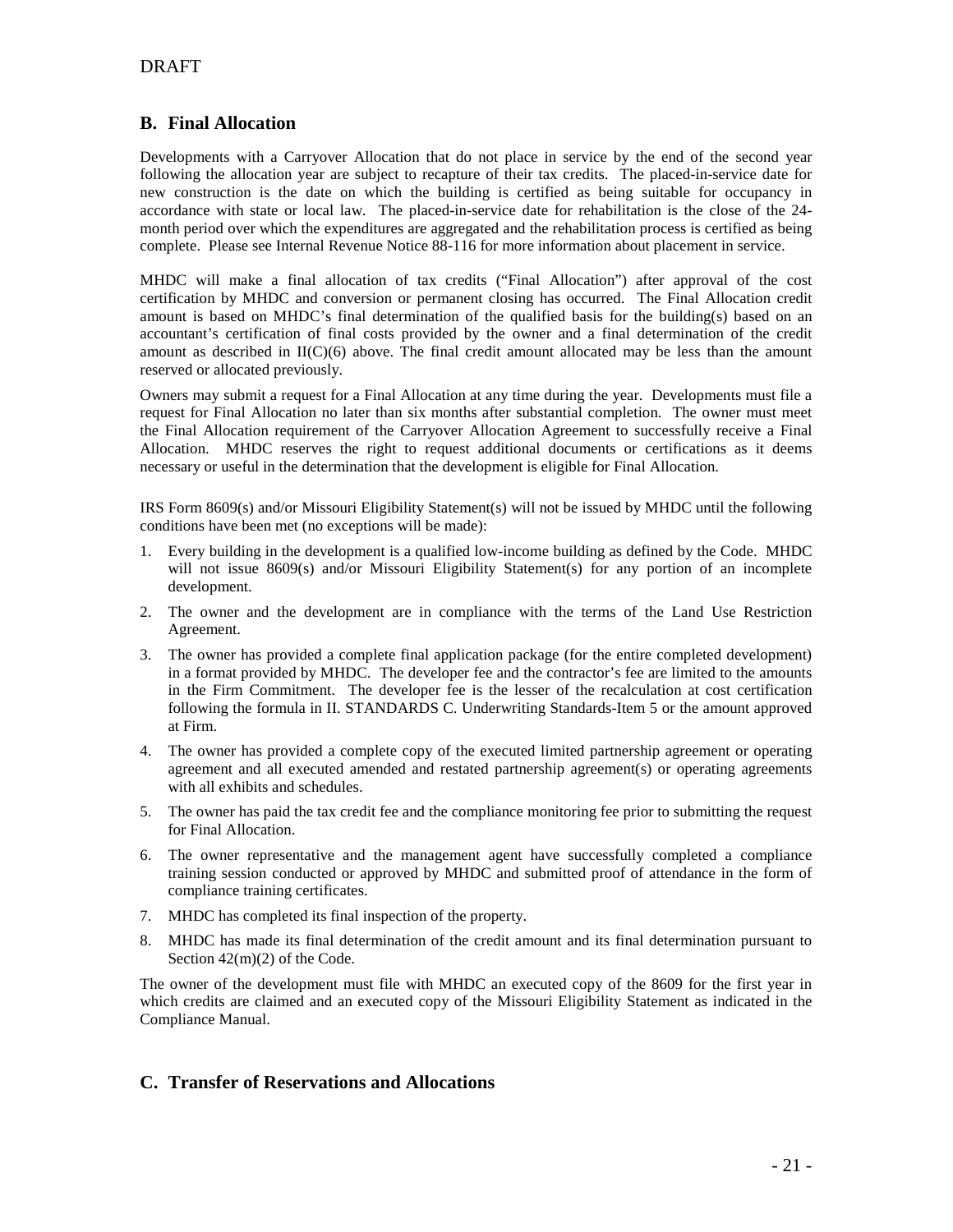Without MHDC's prior consent, Conditional Reservations, Carryover Allocations and/or state tax credit allocations are non-transferable except to an entity in which the transferring holder of the reservation or Carryover Allocation is the general partner or controlling principal. Because all representations made with respect to the applicant, its experience and previous participation are material to the evaluation made by MHDC, it is not expected that MHDC's consent will be granted for transfers to an unrelated entity unless a new application is submitted and approved.

## **D. Owner Elections**

1. **Applicable Credit Percentage**. The applicable percentage (except for Bond Developments) may be locked at two points during the allocation process, (i) the month in which such building is placed in service, or (ii) at the election of the taxpayer, at the time of a Carryover Allocation. The Carryover Allocation Agreement provides a space for such election.

For Bond Developments, the applicable credit percentage is established at either, (i) the month in which the building is placed in service, or (ii) at the election of the taxpayer, the month in which the bonds are issued. If the latter is desired, the Election Statement (form provided by MHDC as an exhibit to the Letter of Determination) must be signed by the owner, notarized and submitted to MHDC before the close of the fifth calendar day following the month in which the bonds are issued.

2. **Gross Rent Floor**. Section 42(g)(2)(A) of the Code provides that a low-income unit is rent restricted if the gross rent for such unit does not exceed 30% of the imputed income limitations applicable to the unit. Under Revenue Procedure 94-57, the effective date of the income limitation used to establish the gross rent floor is the time that MHDC initially allocates a housing credit dollar amount to the development. This is the date of a Carryover Allocation, or if no Carryover Allocation is made, the date of Final Allocation, unless the owner designates a building's placed-in-service date as the effective date for the gross rent floor. Such designation must be made by advising MHDC in writing before the placed-in-service date. The Carryover Allocation Agreement provides a space for such designation. The effective date used for the determination of the gross rent floor for developments not seeking a Carryover Allocation will be the date of Final Allocation, which normally follows the placed-in-service date.

For Bond Developments the effective date of the income limitation used to establish the gross rent floor is the date MHDC issues a Letter of Determination (also known as the 42(m) Letter) for the development, unless the Owner designates a building's placed-in-service date as the effective date for the gross rent floor. Such designation must be made by advising MHDC in writing prior to the placedin-service date.

The gross rent floor election does not replace the MHDC requirement that the initial monthly rents for at least one year after the last building is placed in service cannot exceed the MHDC approved rents from MHDC Form 2013 attached to the Firm Commitment, Carryover Allocation Agreement and Final Allocation letter. Any increases in the annual rents must be approved by MHDC.

3. **Credit Period.** Section  $42(f)(1)$  of the Code defines the credit period for federal tax credits as the ten (10) taxable years beginning with (i) the taxable year in which the building is placed-in-service, or (ii) at the election of the taxpayer, the succeeding taxable year. The state credit mirrors the federal credit requirements. If a qualified development is comprised of more than one building, the development shall be deemed to be placed in service in the taxable year during which the last building of the qualified development is placed in service. MHDC should be notified as each building is placed in service and provided a copy of the certificate of occupancy for the building.

## **E. Land Use Restriction Agreement**

Section  $42(h)(6)$  of the Code requires that a development be subject to "an extended low-income housing commitment." MHDC complies with these requirements by the execution and recording of a Land Use Restriction Agreement (the "LURA"). The LURA sets forth the low-income unit set-asides, the percentages of median income to be served, the special housing needs units committed to (if any), and any other such requirements as MHDC may apply based on this Plan as covenants running with the land for a **minimum of thirty years** (or additional years if the development owner has committed to a longer use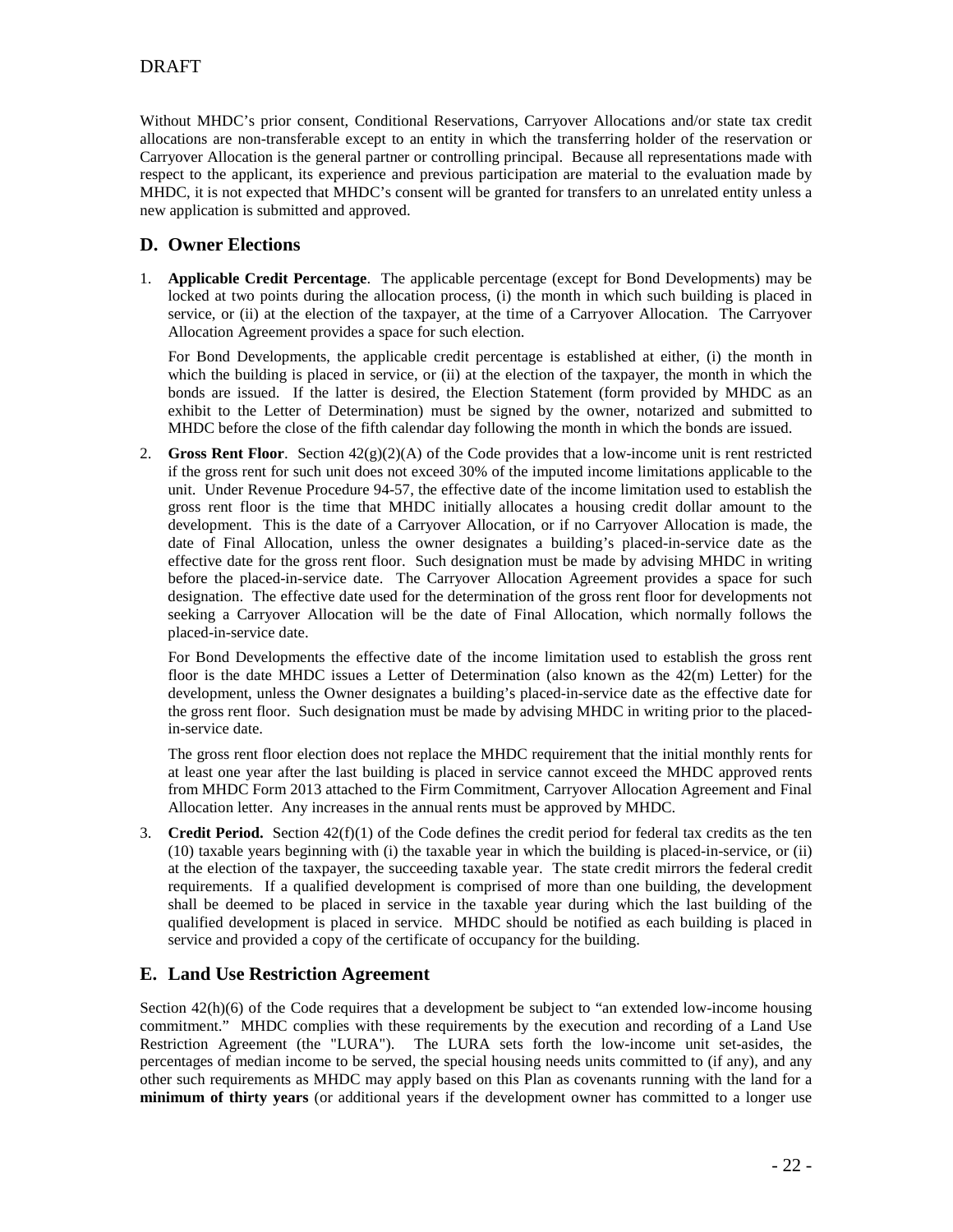period). MHDC will use the information submitted in the firm submission, the signed firm commitment and items submitted as required for construction closing to prepare the LURA. The LURA will be prepared and sent to the development owner to review. The LURA will be signed by MHDC and the owner will sign at the construction closing. MHDC shall deliver the LURA to a title company if the closing is not occurring at MHDC. The LURA must not be altered in any manner without the consent of MHDC. The title company will record the LURA with any other closing documents to be recorded. The original recorded LURA is to be returned to MHDC.

The LURA shall be recorded prior to the filing of any deed of trust or other first lien encumbrance on the property. Section  $42(h)(6)(E)(ii)$  of the Code requires that even in the event of foreclosure, deed in lieu of foreclosure or unwillingness to maintain the low-income status of the project, for a period of three years the following is not permitted: (i) The eviction or the termination of tenancy (other than for good cause) of an existing tenant of any low-income unit; or (ii) The gross rent cannot be increased for any low-income unit. The priority recording of the LURA ensures that all lien holders will honor those provisions of the LURA.

## **F. Bond Developments**

Under section 42(h)(4) of the Code, Bond Developments may be entitled to the 4% Credit. The development must have received an allocation of private activity bond cap pursuant to Section 146 of the Internal Revenue Code, and principal payments on the bonds must be applied within a reasonable period to redeem the bonds. Tax credits are allowed for that portion of a development's eligible basis that is financed with the tax-exempt bonds. If 50% or more of a development's aggregate basis is so financed, the development is entitled to credits for up to the full amount of the qualified basis.

Bond Developments are required by the Code to apply through the Housing Credit Agency for an allocation of tax credits and for a determination that the development satisfies the requirements of this Plan. Although the proposal does not have to compete for credits from the State Housing Credit Ceiling applicants must submit an application during the posted NOFA period and must meet all requirements of the reservation process and this Plan.

MHDC staff will review the application, determine whether the development is eligible and meets the requirements of this Plan, and make an initial determination of the development's tax credit amount. At the close of the NOFA period, the commission will approve the recommendation and ranking of successful applications for priority in the consideration for a private activity bond allocation by the Department of Economic Development ("DED"). Proposals that do not receive an allocation letter from DED before the end of the year they received their Conditional Reservation will be required to re-submit their application for tax credits in the next NOFA period if they want to be recommended and ranked for consideration of bond allocation in a subsequent year.

When MHDC has received verification that bonds have been issued, MHDC will issue Building Identification Number(s).

For mixed-income developments financed with private activity bonds, when feasible and practicable, MHDC requires that the affordable units be distributed proportionately throughout each building, and each floor of each building, of the development and throughout the bedroom/bath mix and type. Both market rate and affordable units must have the same design regarding unit amenities and square footage. Amenities include, but are not limited to, fireplaces, covered parking, in-unit washer/dryers, etc.

If the bonds will be issued by a local Industrial Development Authority (IDA), MHDC as the State Housing Agency must perform an evaluation of the development according to the requirements of section 42(m) of the Code. The IDA must submit a request on original letterhead to MHDC no later than four business days prior to closing asking MHDC to issue a determination letter. In the year in which the development is placed in service, the owner must request a final allocation of credits in the form of a complete and fully executed application package. All allocation requests must be submitted by December 10th in order to permit timely review and preparation of documents.

Developments receiving credits in accordance with this section are required to follow the same final allocation application process as described herein and to enter into a LURA which will govern the lowincome use and any other Plan requirements.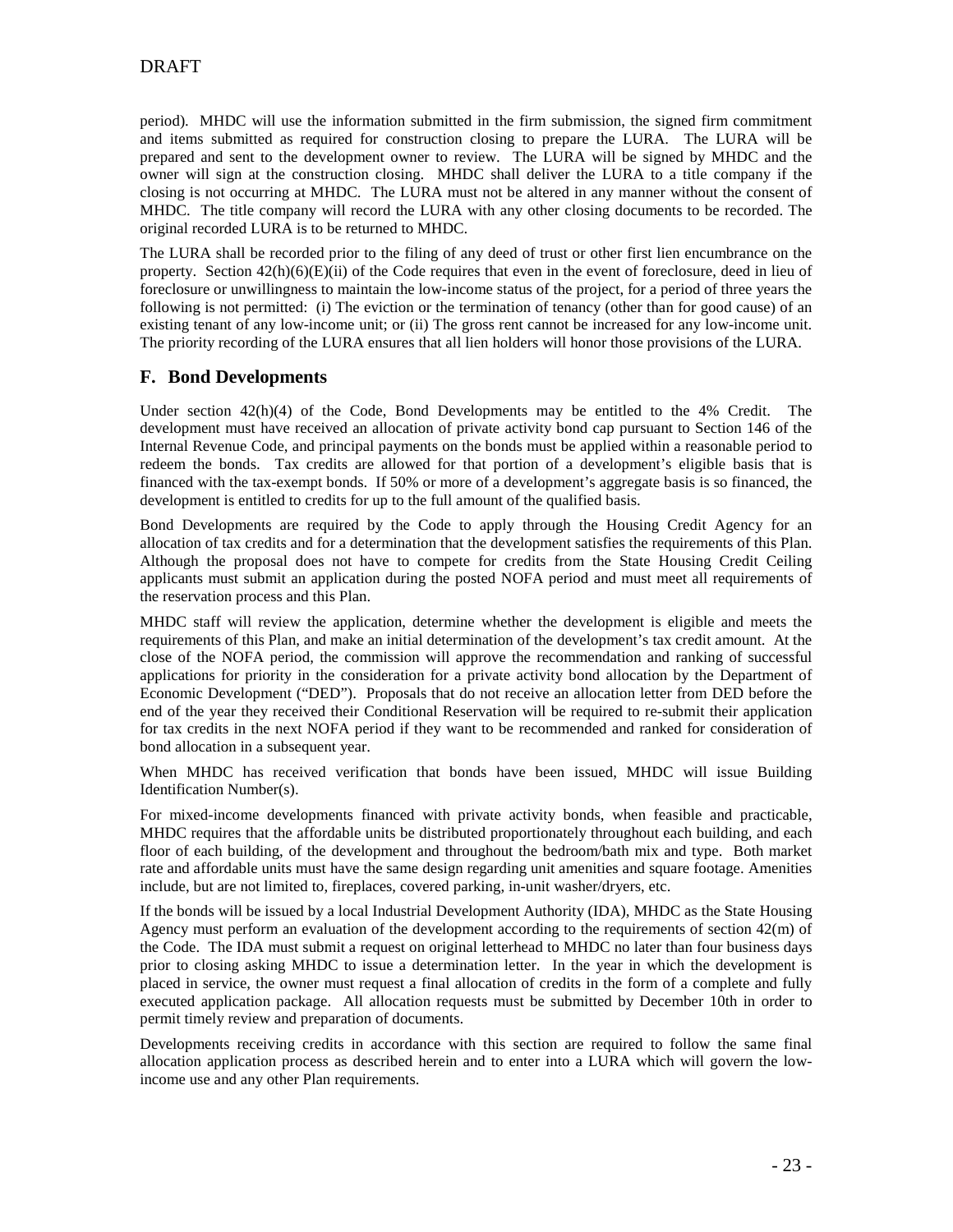Should MHDC learn that any principal involved with a proposed development has serious and/or repeated non-performance or non-compliance issues in Missouri or any other state at the time of application, the application will be rejected. The prior performance considered might include, but is not limited to, progress made with previous tax credit reservations, non-performance, non-compliance, or failure to comply with established procedures and policies of MHDC, including the MHDC Workforce Eligibility Policy.

## **V. COMPLIANCE MONITORING**

Section  $42(m)(1)(B)(iii)$  of the Code mandates that state housing credit agencies monitor all placed in service tax credit developments for compliance with the provisions of the Code. Developments approved for tax credits under this QAP must follow the HUD Multifamily Tax Subsidy Project ("MTSP") income limits in effect for the metropolitan area or county in which the property is located at the time a household leases a tax credit unit. HUD income limits for the Section 8 and HOME programs will prevail as directed by HUD regulations for tax credit units that are also Section 8 or HOME-assisted units. The Code also mandates that the Internal Revenue Service be notified by the state housing credit agency of any instance of noncompliance. In addition, MHDC will monitor developments for compliance with the LURA provisions which contain any additional owner commitments made in the development selection process, e.g., additional low income units or an extended low-income use period. MHDC will make available to development owners a Compliance Monitoring Handbook, as may be amended from time to time, explaining the LIHTC monitoring process in detail. Developers must finalize and receive approval for the unit mix and on-site management requirements prior to requesting firm commitment or the Letter of Determination. All owner representatives and their management agent representatives will be required to successfully complete a compliance training session conducted or approved by MHDC prior to the release of IRS Form 8609 for federal tax credits or the Eligibility Statement for state tax credits.

## **VI. OTHER INFORMATION**

## **A. Program Fees**

MHDC may charge developments financed under the requirements of this Plan the fees listed below. This may not be an inclusive list of fees, and MHDC reserves the right to charge additional fees as it is deemed necessary in the course of administering the Federal and State LIHTC. Further discussion of applicable fees can be found in the Developer's Guide.

- 1. **Application Fee.** All applicants for MHDC financing under this Plan and the NOFA must submit an application fee with their proposals. The application fee is non-refundable and if any check for an application fee is returned for any reason, the application will be rejected. The applicable fees are:
	- a. Nonprofit Priority Application Fee. Proposals that qualify for the Nonprofit Priority and request consideration under that priority owe a \$750 application fee. This does not include Bond Developments, which must pay the standard application fee.
	- b. Standard Application Fee. All applications that do not pay the nonprofit priority application fee owe a \$1,500 application fee.

Exception: Applicants submitting proposals under the Property Disposition Priority for a property that is listed publicly by MHDC as real estate owned and available for public bid are not required to submit an application fee.

2. **Tax Credit Fee.** A fee equal to 7% of the approved annual federal credit amount must be paid with the execution of a Conditional Reservation Agreement or, for Bond Developments, prior to the issuance of the Letter of Determination. The fee amount is to be rounded up to the next dollar. The fee is non-refundable and will not be reduced or refunded if the final allocated credit amount is reduced or if the credits are returned or recaptured. If the final allocated credit amount is increased the increased amount is subject to the fee and must be received prior to the issuance of 8609s.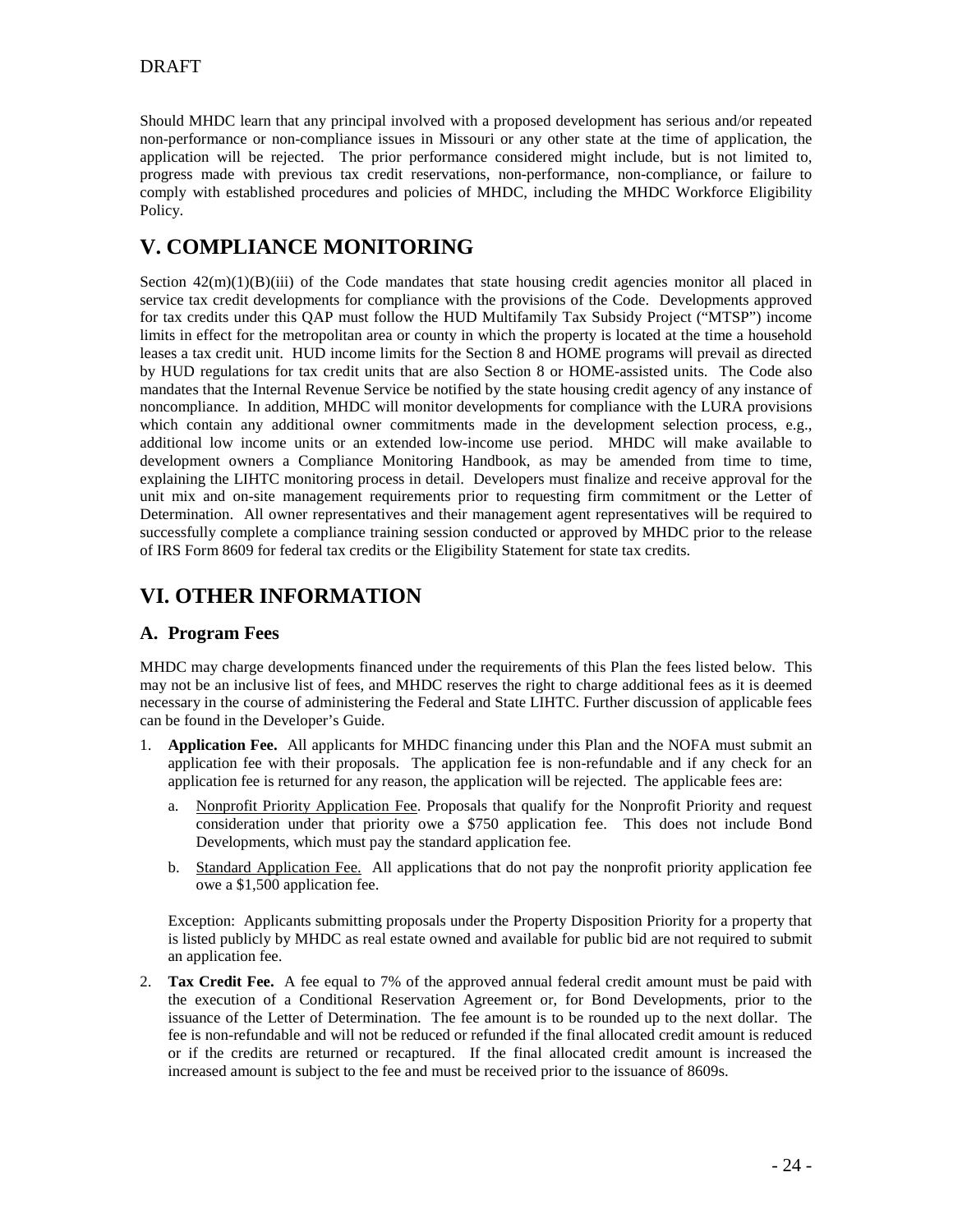- 3. **Appraisal Fee.** MHDC may require an appraisal to confirm the fair market value of the land and improvements transferred between parties with an identity of interest or to calculate loan-to-value ratios for developments receiving an MHDC loan. MHDC shall order the appraisal and assess a fee of \$5,000 from the development at Conditional Reservation. The development will be either further assessed or refunded the difference if the actual cost of the appraisal is more or less than the flat fee. The appraisal fee is non-refundable once the appraisal services have been provided.
- 4. **Construction Inspection Fee**. A fee may be assessed to compensate either MHDC or a third-party inspector hired by MHDC for construction inspections. The amount of the fee will be based on the estimated length of the construction period. Consult the Developer's Guide for guidance on estimated fees for budgeting purposes.
- 5. **LURA Recording Fee**. The development owner will be responsible for the fee charged for recording the LURA through the title company. If a title company is not used and MHDC records the LURA, the fee is \$160.
- 6. **Compliance Monitoring Fee.** A compliance monitoring fee will be assessed to cover the costs of the IRS-required compliance monitoring program. The fee is \$10 per low-income unit (including employee use units) multiplied by 30 years (the extended-use period). This lump sum payment is to be paid once the last building in the development is placed in service. **MHDC will not allow the compliance monitoring fee to be included in eligible basis.**
- 7. **Document Revision Fee.** A fee of \$100 per form will be charged for revisions to an 8609 or Missouri Eligibility Statement form or LURA when the revision is the result of an error caused by incomplete or inaccurate information provided by the developer/owner during the allocation process.

## **B. Status Reporting**

Approved developments will be required to provide monthly progress reports in a format prescribed by MHDC. Information requested will be development specific and may include, but is not limited to, such items as zoning and other local development approvals, firm debt, equity and/or gap financing and construction progress toward development completion. Owners of developments that will not be placed in service in the year that the reservation is made, may also be required to provide information regarding the owner's ability to meet Code and MHDC requirements to maintain its Carryover Allocation.

## **C. Development Changes**

A reservation of tax credits and/or MHDC funds is based upon information provided in each development application. Until a development is placed in service, any material changes to the development such as changes in the site, scope, costs, ownership or design, as submitted in the application, will require written notification to and approval by MHDC. Changes of development characteristics, which were the basis, in whole or in part, of MHDC's decision to reserve credits and/or provide MHDC funds may result in a revocation of the reservation or a reduction in the amount of the tax credit award and/or MHDC funds.

## **D. Administration of the Plan**

MHDC reserves the right to resolve all conflicts, inconsistencies or ambiguities, if any, in this Plan or which may arise in administering, operating or managing the Federal LIHTC and State LIHTC and the right, in its sole discretion, to modify or waive, on a case-by-case basis, any provision of this Plan that is not required by the Code. All such resolutions or any such modifications or waivers are subject to written approval by the Executive Director and are available for review, as requested, by the general public.

## **E. Amendments to the Plan**

MHDC reserves the right to amend this Plan from time to time, pursuant to the Code, for any reason, including, without limitation:

1. To reflect any changes, additions, deletions, interpretations, or other matters necessary to comply with the Code or regulations promulgated hereunder.